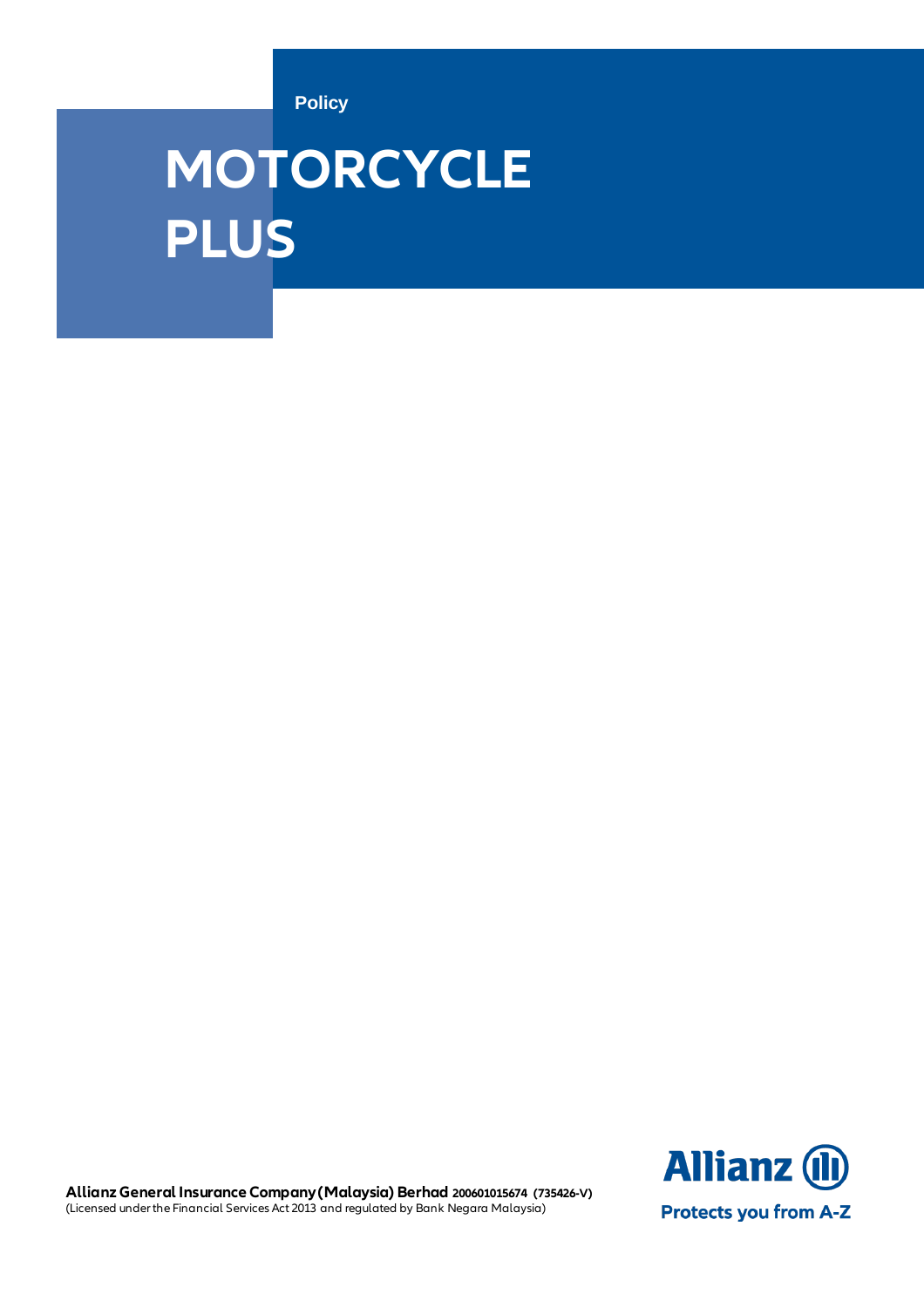## EXPLANATORY NOTES

#### *How to read this document*

*Please note that your Motorcycle Policy only starts from page 6 onwards. To help you read and understand your policy better we provide some explanatory notes together with comments and examples (written in italic). These are not meant to be part of your policy and should not be used to interpret your insurance contract in the event of any dispute.*

## *Words in bold*

*You will notice that some words in the policy are printed in bold letters. This is because they have been given specific meaning in your Motorcycle Policy. Please refer to Section F on pages 18 to 20 for the meaning of these words.*

#### *What makes up your insurance contract?*

*Your insurance contract with us is made up of the following:*

- •*insurance policy in pages 6 to 31 (excluding the italic texts);*
- •*the information you provided us when you applied for this insurance;*
- •*the Schedule;*
- *the Endorsements attached to the policy; and*
- •*the Certificate of Insurance (CI).*

*All these must be read together as they form your insurance contract.*

### *Duty of Disclosure*

#### **A. Consumer Insurance Contract**

Where you have applied for this insurance wholly for purposes unrelated to your trade, business or profession, you had a duty to take reasonable care not to make a misrepresentation in answering the questions in the Proposal Form (or when you applied for t his insurance) i.e. you should have answered the questions fully and accurately. Failure to have taken reasonable care in answeri ng the questions may result in avoidance of your contract of insurance, refusal or reduction of your claim(s), change of terms or termination of your contract of insurance in accordance with Schedule 9 of the Financial Services Act 2013. You were also required to dis close any other matter that you knew to be relevant to our decision in accepting the risks and determining the rates and terms to be applied.

You also have a duty to tell us immediately if at any time after your contract of insurance has been entered into, varied or renewed with us, any of the information given in the Proposal Form (or when you applied for this insurance) is inaccurate or has changed.

#### **B. Non-Consumer Insurance Contract**

Where you have applied for this insurance for purposes related to your trade, business or profession, you had a duty to discl ose any matter that you know to be relevant to our decision in accepting the risks and determining the rates and terms to be applied, and any matter a reasonable person in the circumstances could be expected to know to be relevant, otherwise it may result in avoidance of your contract of insurance, refusal or reduction of your claim(s), change of term(s) or termination of your contract of insurance.

You also have a duty to tell us immediately if at any time after your contract of insurance has been entered into, varied or renewed with us, any of the information given in the Proposal Form (or when you applied for this insurance) is inaccurate or has changed.

*If you misrepresented any facts to us before the policy is entered into, examples of the actions that may be taken by us agai nst you include the following:*

- *declare your policy void from inception (which means treating it as invalid), and we may not return any premium;*
- •*cancel this policy and return any premium less our cancellation charge or recover any unpaid premium;*
- •*recover any shortfall in premium;*
- •*not pay any claim that has been or will be made under the policy; or*
- • *be entitled to recover from you the total amount of any claim already paid under the policy or any claim we have to pay because of any relevant road traffic legislation, plus any recovery cost.*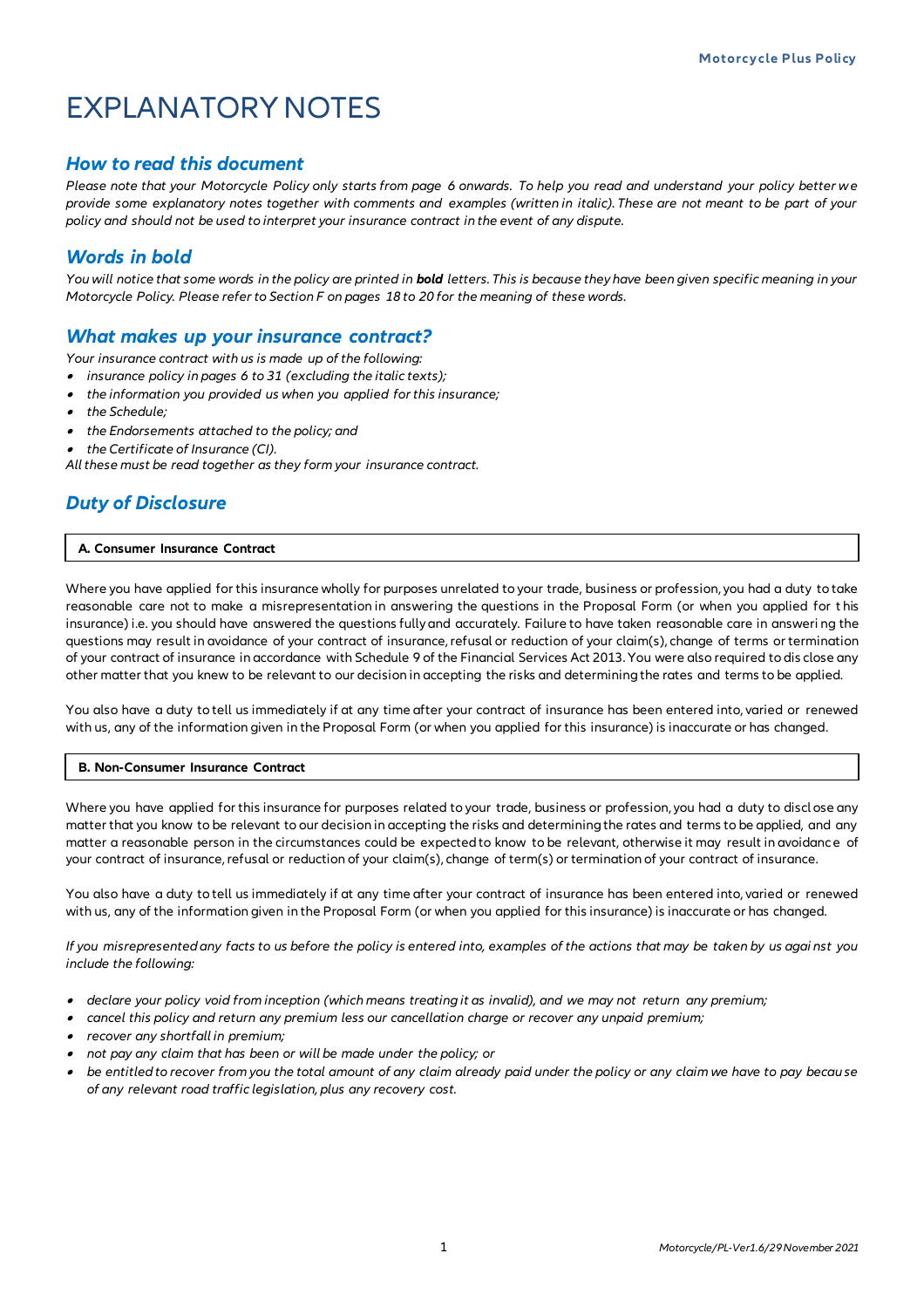### *What is covered?*

*Your insurance does not cover you against everything that can happen to your motorcycle. Check out the Schedule that we issued to you to know the type of cover you bought. The main types of cover are:*

| Page     | <b>Basic Cover:</b>                                                                                                                  | Comprehensive | <b>Third Party,</b><br><b>Fire and Theft</b> | <b>Third Party</b><br>Only |
|----------|--------------------------------------------------------------------------------------------------------------------------------------|---------------|----------------------------------------------|----------------------------|
| 6 to 9   | Section A : Loss or Damage to Your Own Motorcycle                                                                                    |               |                                              |                            |
| 6 to 7   | 1.a. Events We Cover                                                                                                                 |               |                                              |                            |
|          | accidental collision or overturning<br>(i)                                                                                           | ✓             | X                                            | X                          |
|          | collision or overturning caused by mechanical breakdown<br>(ii)                                                                      | ✓             | X                                            | X                          |
|          | collision or overturning caused by wear and tear<br>(iii)                                                                            | ✓             | X                                            | X                          |
|          | impact damage caused by falling objects subject to<br>(iv)<br>certain exclusions                                                     | ✓             | X                                            | X                          |
|          | fire, explosion or lightning<br>(v)                                                                                                  | ✓             | ✓                                            | X                          |
|          | (vi) burglary, housebreaking or theft                                                                                                | ✓             | ✓                                            | $\chi$                     |
|          | (vii) malicious act                                                                                                                  | ✓             | X                                            | X                          |
|          | (viii) while in transit (limited cover)                                                                                              | ✓             | Χ                                            | X                          |
| 6 to 7   | 1.b. Events We Do Not Cover                                                                                                          | ✓             | ✓                                            | X                          |
| 8 to 9   | Basis of Settlement (how we will settle your claim)<br>2.                                                                            | ✓             | ✓                                            | X                          |
| 9        | 3.<br>Towing Costs (to a repairer or safe place)                                                                                     | ✓             | ✓                                            | X                          |
| 10 to 11 | Section B : Liability to Third Parties                                                                                               |               |                                              |                            |
| 10       | 1. a. What is Covered (by this section)                                                                                              | ✓             | ✓                                            | ✓                          |
| 10 to 11 | What is Not Covered (by this section)<br>1.b.                                                                                        | ✓             | ✓                                            |                            |
| 10       | Limits of Our Liability (the maximum that we pay)<br>2.                                                                              | ✓             | ✓                                            | ✓                          |
| 10       | Cover for Legal Personal Representatives (if you are dead)<br>3.                                                                     | ✓             | ✓                                            |                            |
| 11       | Maximum Legal Costs (if approved)<br>4.                                                                                              | ✓             | ✓                                            | ✓                          |
| 11       | 5.<br><b>Rights of Recovery</b>                                                                                                      | ✓             | ✓                                            |                            |
| 12       | Section C : No Claim Discount                                                                                                        | ✓             | ✓                                            |                            |
| 13 to 14 | Section D: General Exceptions (what is not covered by the policy)                                                                    | ✓             | ✓                                            |                            |
| 15 to 17 | Section $E :$ Conditions (terms that you must comply with)                                                                           | ✓             | ✓                                            | ✓                          |
| 18 to 20 | Section F: Definitions (explains the words in bold)                                                                                  | ✓             | ✓                                            | ✓                          |
| 21 to 25 | Section G : Endorsements (additional terms that we may impose<br>on you or additional covers if you have paid additional<br>premium) | Optional      | Optional                                     | Optional                   |
| 26 to 31 | Section H : Optional benefits-applicable only if the benefit with its<br>relevant number is printed in the Schedule                  | Optional      | Optional                                     | Optional                   |

 $K$ ey:  $K$  = *not applicable*  $K$  = not *applicable*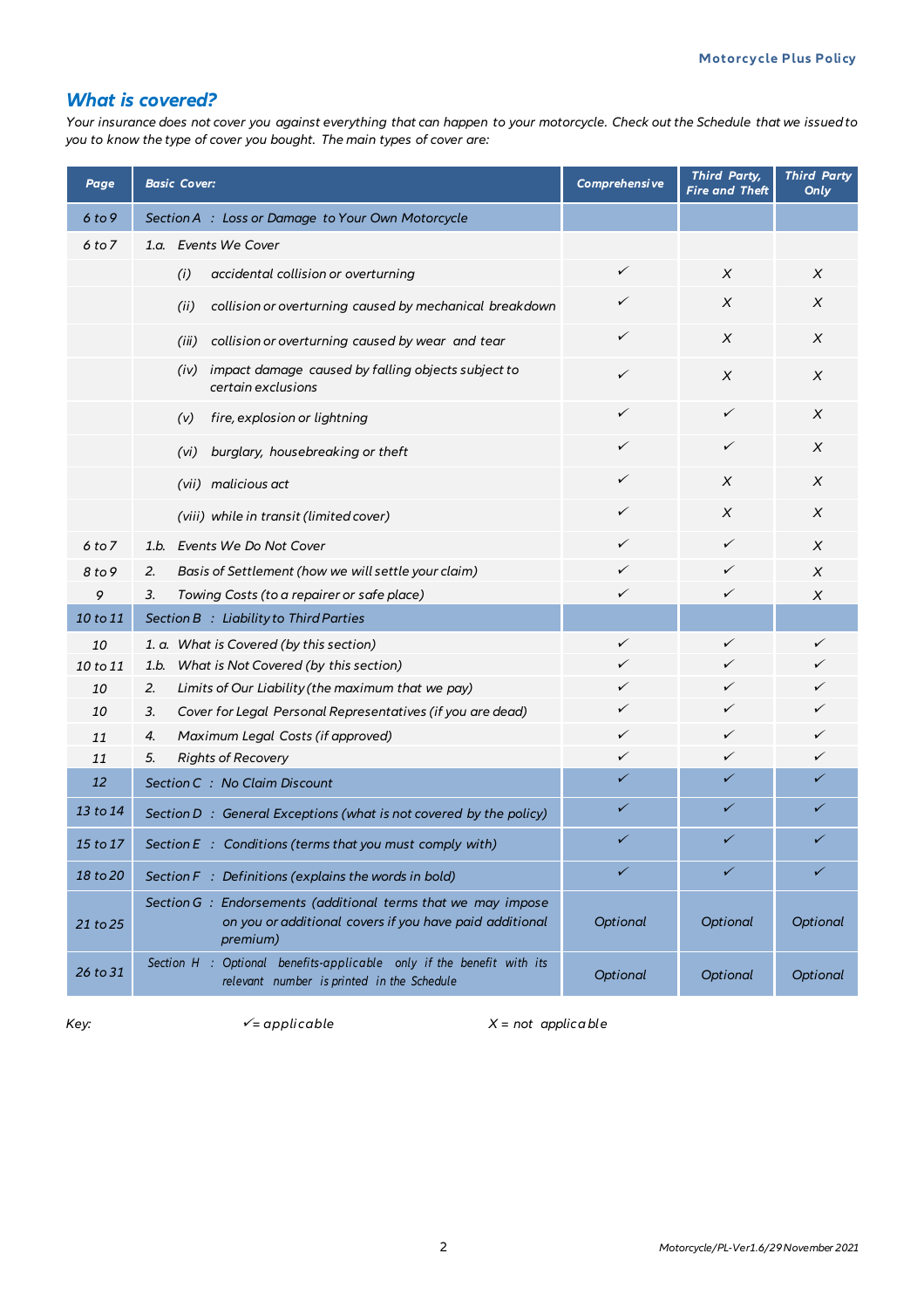#### *What this policy does not cover?*

*These are referred to as 'Exceptions' in your policy and there are three sections where you can find them:*

- *Section A1b – see 'Events We Do Not Cover' (pages 6 and 7): applicable to Comprehensive policy only.*
- • *Section B1b – see 'What is Not Covered' (pages 10 and 11): applicable to Comprehensive, Third Party, Fire & Theft and Third Party Only policies.*
- • *Section D – see 'General Exceptions' (pages 13 to 14): applicable to Comprehensive, Third Party, Fire & Theft and Third Party Only policies.*

*There are generally three reasons why we put these exceptions in your basic Motorcycle Policy:*

- *1. Cover is not provided for the exceptions. We have to charge additional premium if you want to cover any of these exceptions. Some examples of the exceptions which are not covered by your basic Motorcycle Policy but which can be covered if you pay additional premium are:*
	- *flood, storm {see Section A1b – 'Events We Do Not Cover' (page 7)};*
	- *strike, riot, civil commotion {see Section D – 'General Exception 8b' (page 14)}; and*
	- *use outside Malaysia, Singapore or Brunei {see Section D – 'General Exception 6' (page 13)}.*
- *2. There are other risks which are not covered by the basic Motorcycle Policy or by any of its extensions. We would have to issu e a different policy if you want these types of cover. For example, carriage of goods are not covered by your Private Motorcycle Policy but can be covered under a Commercial Motorcycle Policy.*
- 3. We cannot and do not cover certain risks at all. Some examples of these can be seen in Section D 'General Exceptions' (pages *13 to 14) such as:*
	- *war, nuclear fission or fusion;*
	- *risks that are against public policy or against the law; and*
	- *drunk riding.*

## *Your Motorcycle Policy type is categorised by its permitted use - Make sure that you have bought the correct policy type for your motorcycle or you may have no cover.*

*Each type of Motorcycle Policy covers a specific usage of the vehicle. If you have bought the wrong Motorcycle Policy type, you may find that you actually have no insurance cover at all. The type of Motorcycle Policy is stated in the Certificate of Insurance under the heading 'Limitations as to Use'. Users for whom you have bought cover are named under the heading 'Persons or Classes of Pers ons Entitled to Drive'.*

*The following are standard types of Motorcycle Policies:*

- *i. Private Use*
- *ii. Commercial Use*
- *iii. Motorcycle Trade*
- *iv. Motorcycle Used for Hire*

*A Motorcycle Policy for Private Use covers you if your motorcycle is used for "social, domestic and pleasure purposes and for the policyholder's business". The following are some examples of these personal situations for which your insurance policy will provide you cover:* 

- • *to visit relatives and friends, go shopping etc.;*
- • *giving lifts where no fee will be charged or paid; and*
- • *limited work or business related transport such as getting to and from work and for attending business meetings.*

*A Motorcycle Policy for Commercial Use must be bought if the motorcycle is meant or intended to ferry any goods in connection with any trade or business.*

#### *A Motorcycle Policy for Trade Plate Use is intended for:*

- *motorcycle retail trade (showroom display and / or for test-ride, etc.); and*
- *repair trade (towing / repair / test-ride, etc.).*

*A Motorcycle Used for Hire is intended for motorcycles which are in the business of being rented or hired out for use (see Very Important Note below)*

*VERY IMPORTANT NOTE: Unless your Policy is specifically extended for this purpose, you will have no insurance cover if you use your motorcycle in the following manner:*

- *to practise for or to take part in any race, rally, pacemaking, reliability trial or speed test;*
- •*use on any racetrack; and*
- *for rental, hire and reward.*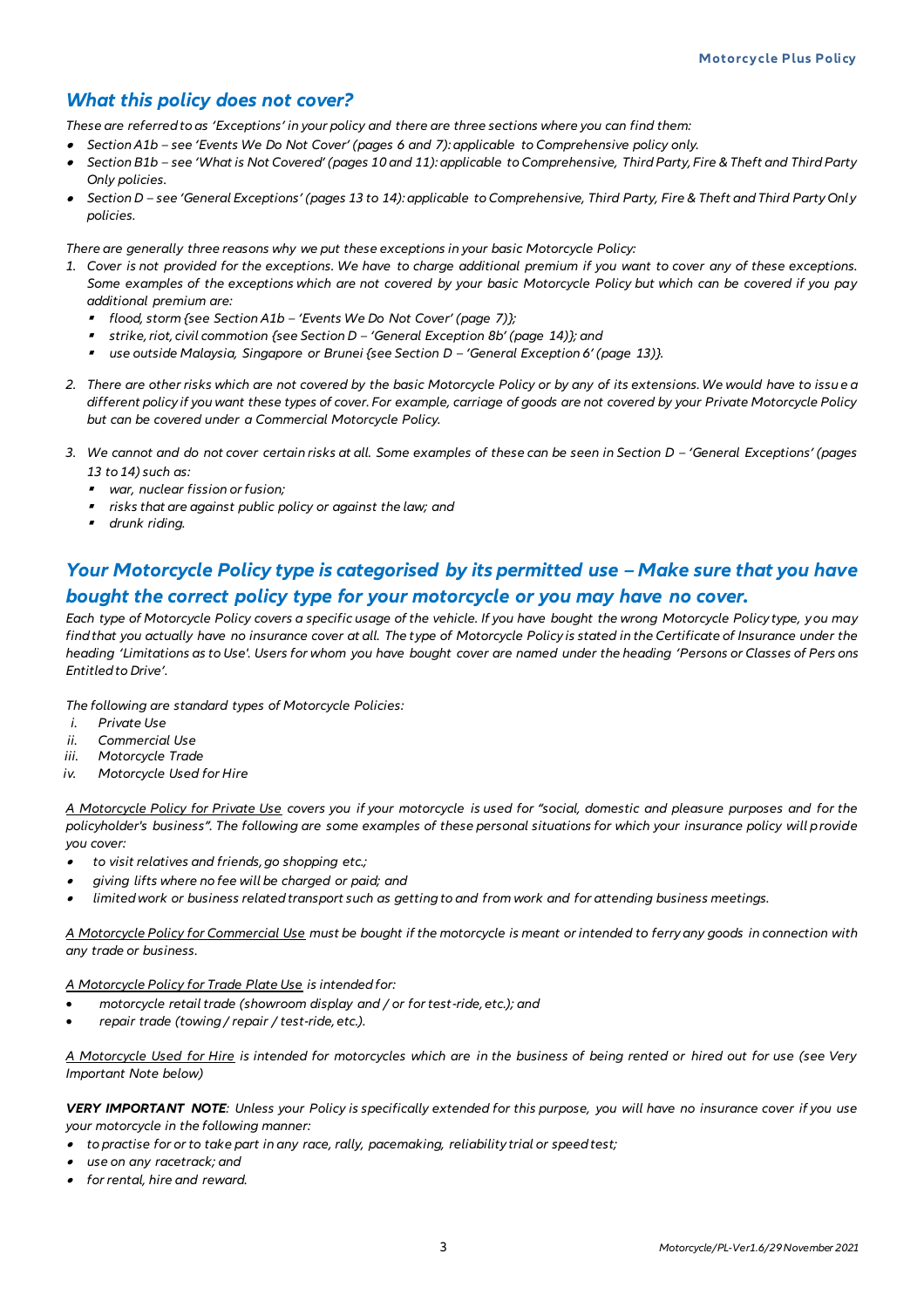#### *Who can ride your motorcycle?*

- *This depends on whether you have purchased the 'Single Rider' or the 'All-Riders' cover. The 'Single Rider' only covers one rider who is named in the policy. The person named is usually the owner of the motorcycle. The problem with the 'Single Rider' cove r is that the policy will not cover if an accident happens while the motorcycle is being used by someone other than the insured name d rider. As such, most customers prefer the 'All-Riders' cover as lending motorcycles to friends and relatives is quite commonly practised in Malaysia.*
- • *With the 'All-Riders' cover practically anyone can ride your motorcycle as long as the rider:*
	- ▪ *has a valid licence of the relevant class to ride and is not disqualified to ride by law or for some other reason {(see exclusion on Unlicensed Riders in Section D – 'General Exception 1' (page 13)};*
	- ▪*has your permission to ride (see definition of Authorised Rider in page 18); and*
	- ▪*complies with all the terms and conditions of this policy.*
- *Note that for either cover, if you or your authorised rider is not qualified to ride or breach any of the terms and condition s, your claim may be rejected. If we are compelled by law to pay, we can recover any sum(s) paid and any expenses incurred from you or your authorised rider.*

#### *In which territory is your motorcycle covered?*

*This insurance you have purchased only covers you in Malaysia, Singapore and Brunei in accordance to the laws of Malaysia. Additionally, note that if you intend to ride your motorcycle into Singapore, you are required by Singapore's law to have cover against Legal Liability to Pillion (LLP). Since LLP is not covered by the basic Motorcycle Policy, you will need to purchase Endorsement 108 (see page 24), which provides a limited cover for your liability for death or bodily injury of pillion.* 

#### *When is your cover effective?*

*This insurance is effective from the time of purchase of cover or at the agreed time of commencement, until the expiry date. The period of insurance will be printed in the Policy Schedule and related documents. If there is any change to these dates, it will be officially shown in an Endorsement issued by us.*

#### *How much should you insure your motorcycle for under a Comprehensive or Third Party, Fire and Theft Policy?*

*To be safe, you should insure your motorcycle at its current market value (see definition in page 19). In simple terms, this is the current cost to replace your motorcycle with another motorcycle of the same make, model, age and general condition. The amount that you choose to insure is called the sum insured. Please note that you could be penalised if your motorcycle is under-insured (see Section A2e 'Under-Insurance' in page 8).*

*For example, if the market value of your motorcycle is RM10,000 but you only insured it for RM8,000 then you could be penalised for under-insurance. Assuming the loss is assessed at RM3,000, instead of we paying the full amount, you could be made to bear a portion of the loss in proportion to the under-insurance as follows:*

| Sum Insured  |        |     | <i>RM8.000</i>  |                            |
|--------------|--------|-----|-----------------|----------------------------|
|              | x Loss | $=$ | --------------  | x RM3,000 = <b>RM2,400</b> |
| Market Value |        |     | <i>RM10.000</i> |                            |

#### *Therefore we will pay RM2,400 while the balance of RM600 will be borne by you.*

*You would be penalised as shown above if the market value of your motorcycle exceeds the sum insured by 10%. On the other han d,*  it would be a waste of money to over-insure as your insurer would not pay more than the market value. One way to protect yourself *from being under-insured or over-insured is to opt for the sum insured determined by a market valuation system approved by Persatuan Insurans Am Malaysia (PIAM).*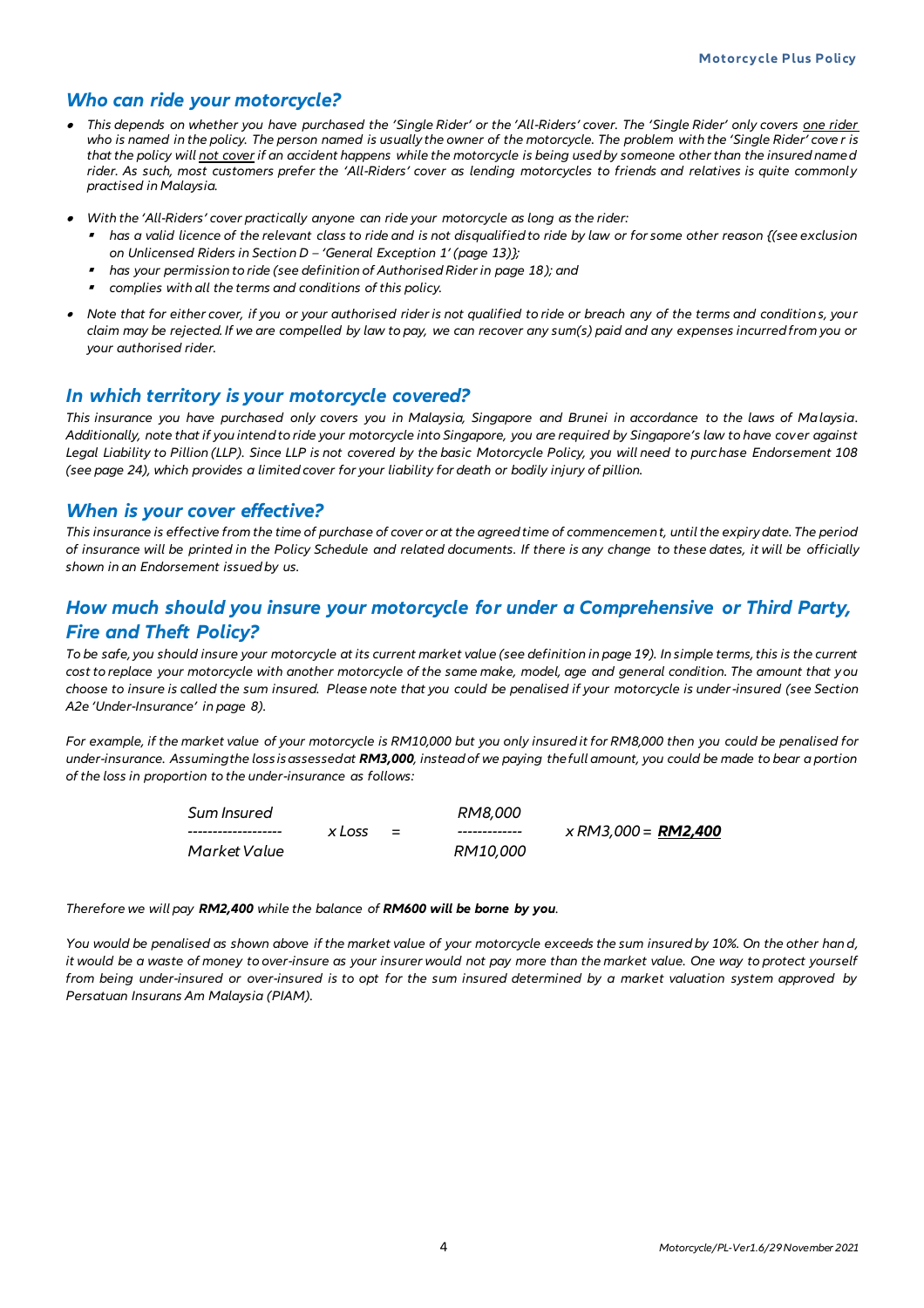### *What is No Claim Discount ("NCD")?*

*This is a form of premium discount for not having made a claim during the preceding period of your insurance (provided the pe riod of insurance exceeds one year). The scale of NCD applied is specifically mentioned in the policy.*

*The applicable NCD can be checked with us or the Central NCD Database ("CND") at [https://www.mycarinfo.com.my](https://www.mycarinfo.com.my/) /ncdcheck/online before the purchase of your Motorcycle Policy.* 

#### *What is an Excess?*

*This is the first amount that you have to bear yourself for each and every claim that we approve, even if the incident is not your fault. However, please note that the excess does not apply to loss or damage caused by fire, explosion, lightning, burglary, housebreaking, theft, third party property damage or bodily injury claims. Please check your Policy Schedule to find out the amount that you are liable to pay. This is referred to as Compulsory Excess (see page 9) in your policy.* 

*As an example, if we assess the claim payable to be RM3,000 but your policy carries an excess of RM200, you will have to bear the first RM200 yourself and we will pay the balance of RM2,800.*

#### *Do's and Don'ts – after you have had an accident or theft*

- *Do:*
	- *Call Accident Assist Call Centre (AACC) 24 hours nationwide Insurance road accident Helpline number 1 300 22 1188 or 15 500*

*for immediate road assistance or tow service in the event of a road accident, or to make an enquiry on claims procedure;*

- *inform us as soon as possible about any incident which may give rise to a claim;*
- *report all accidents to the police within 24 hours as required by law;*
- *submit immediately to us all letters, claims, writs and summons which you have received from third parties as a result of the incident;*
- *remove your motorcycle to your insurer's approved panel repairer for repairs; and*
- *fully fill up the relevant sections of your claim form – do not put "refer to police report".*

#### • *Don't:*

- *negotiate, admit or repudiate any claim without our consent (see Condition 2 in page 16); and*
- *authorise repair without our consent (see Condition 2f in page 16).*

*Condition 2 of your policy (see page 15 and 16) spells out the do's and the don'ts after an accident or theft in more detail.*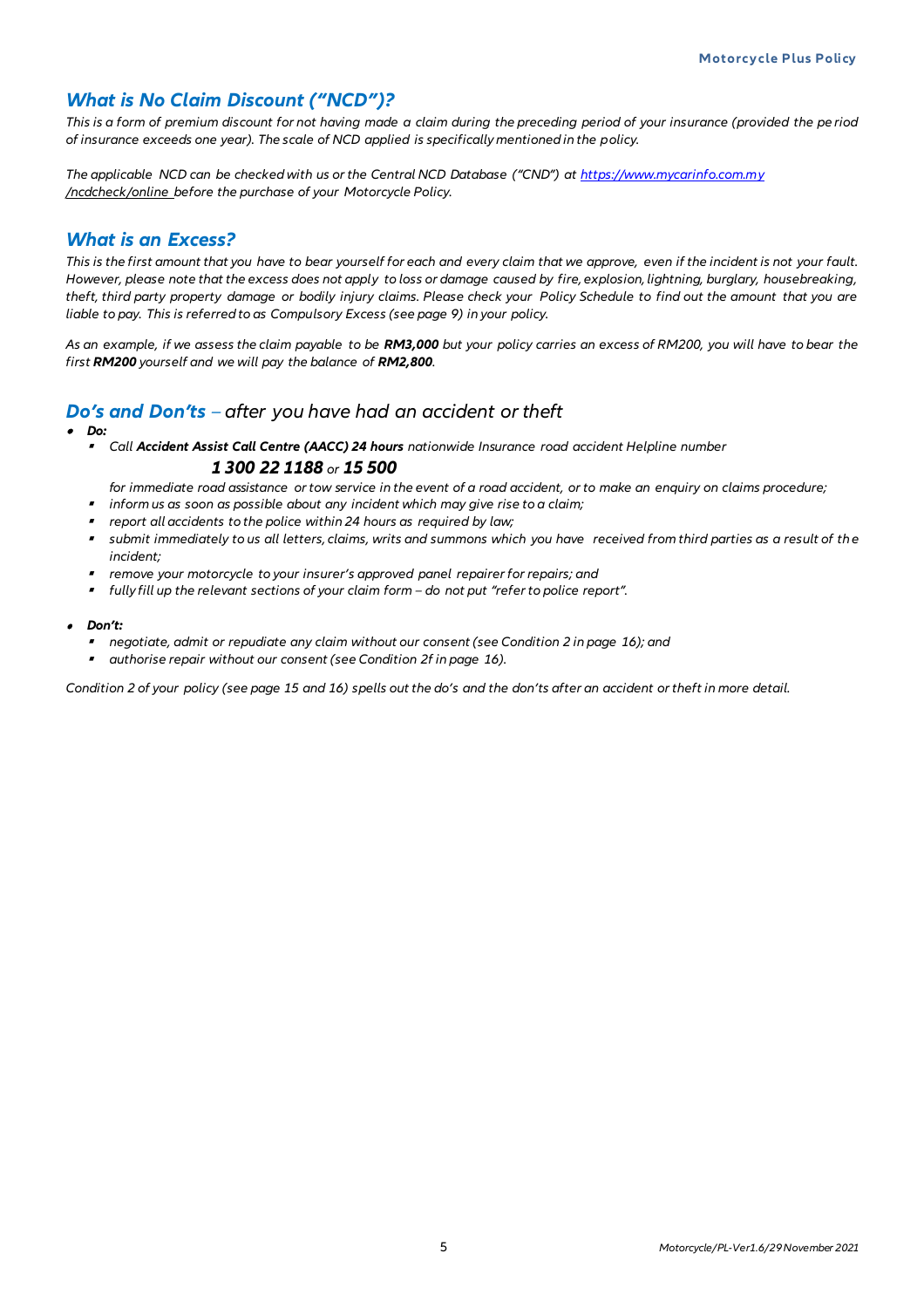## MOTORCYCLE POLICY

#### *Our agreement with You*

A. Where **Your Motorcycle** is used for any purpose that is not related to **Your** trade, business or profession, the following applies:

#### **Consumer Insurance Contract**

This **Policy** is issued in consideration of the payment of premium as specified in the **Policy Schedule** and pursuant to the answers given in **Your** Proposal Form (or when **You** applied for this insurance) and any other disclosures made by **You** between the time of submission of **Your** Proposal Form (or when **You** applied for this insurance) and the time this contract is entered into. The answers and any other disclosures given by **You** shall form part of this contract of insurance between **You** and **Us**. However, in the event of any pre-contractual misrepresentation made in relation to **Your** answers or in any disclosures given by **You**, only the remedies in Schedule 9 of the Financial Services Act 2013 will apply.

This **Policy** reflects the terms and conditions of the contract of insurance as agreed between **You** and **Us**.

B. Where **Your Motorcycle** is used for purposes related to **Your** trade, business or profession, the following applies:

#### **Non-Consumer Insurance Contract**

This **Policy** is issued in consideration of the payment of premium as specified in the **Policy Schedule** and pursuant to the answers given in **Your** Proposal Form (or when **You** applied for this insurance) and any other disclosures made by **You** between the time of submission of **Your** Proposal Form (or when **You** applied for this insurance) and the time this contract is entered into. The answers and any other disclosures given by **You** shall form part of this contract of insurance between **You** and **Us**. In the event of any pre-contractual misrepresentation made in relation to **Your** answers or in any disclosures made by **You**, it may result in avoidance of **Your** contract of insurance, refusal or reduction of **Your** claim(s), change of terms or termination of **Your** contract of insurance.

This **Policy** reflects the terms and conditions of the contract of insurance as agreed between **You** and **Us**.

#### *Section A: Loss or Damage to Your Own Motorcycle*

*This section spells out what We cover under Section A and is only applicable if You have Comprehensive cover.*

**We** will indemnify **You** if **Your Motorcycle** is lost or damaged during the **Period of Insurance** arising from the following **Incidents**:

- (i) accidental collision or overturning;
- (ii) collision or overturning caused by mechanical breakdown;

#### *1a: Events We Cover 1b: Events We Do Not Cover*

*The events We do not cover are the exceptions listed below. These exceptions are specific to Section A and are in addition to exceptions listed in Section D and the applicable Endorsements.*

*We will not pay for the following losses:*

#### *(i) Consequential Losses*

Any direct or indirect losses of any kind that may arise as a consequence of any **Incident** other than that provided for in Section A2.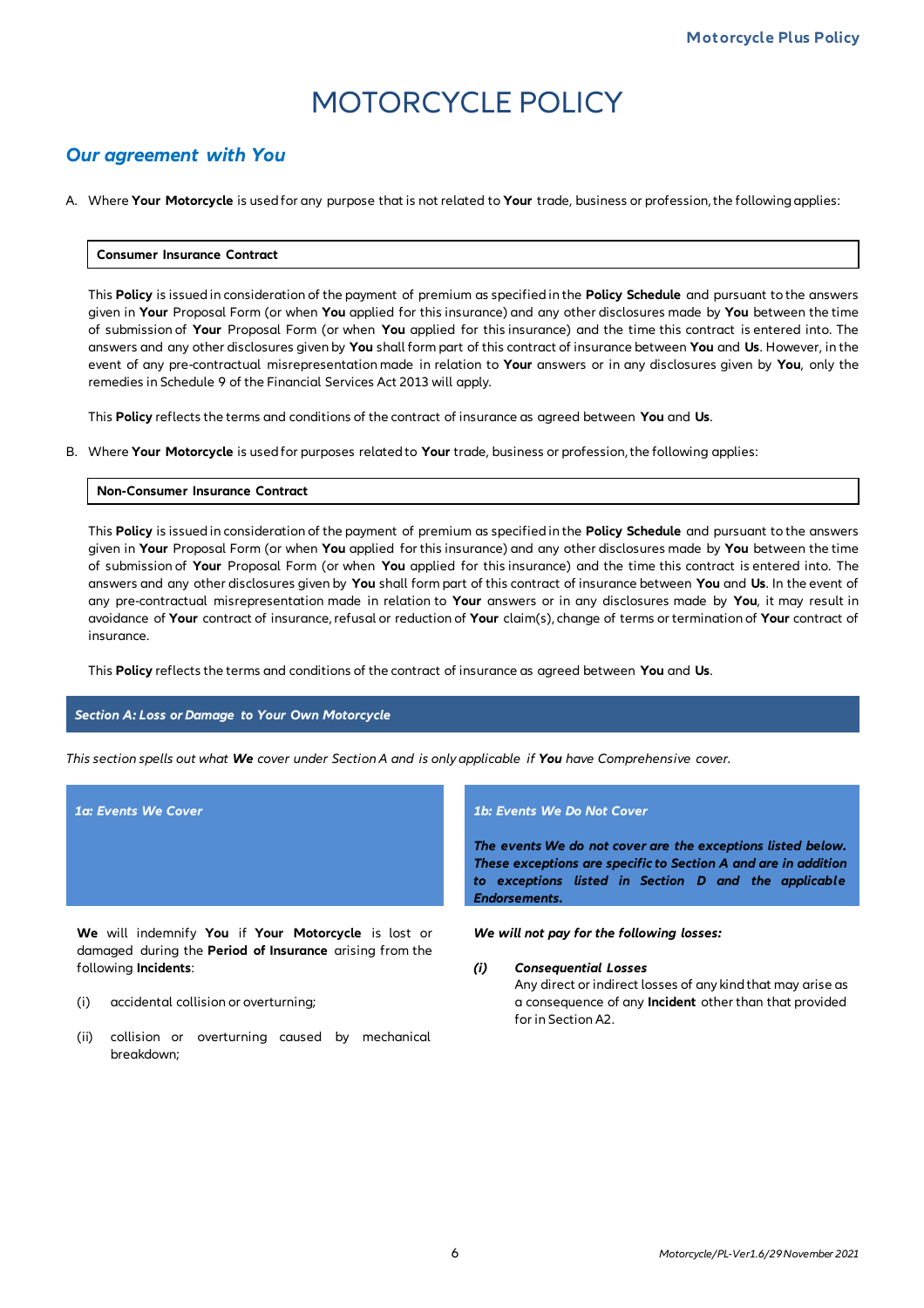- (iii) collision or overturning caused by wear and tear;
- (iv) impact damage caused by falling objects provide d no convulsions of nature is involved;
- (v) fire, explosion or lightning;
- (vi) burglary, housebreaking or theft;
- (vii) malicious act; or
- (viii) while in transit i.e. being carried from one place to another (including during loading and unloading) of **Your Motorcycle** by:
	- a. **Road**;
	- b. rail;
	- c. inland waterway i.e. across a river or canal etc.; or
	- d. across the sea by ferry or ship or any sea faring vessels etc. between the island of Penang and the mainland only.

*For an additional premium, Your Policy can be extended to cover for ferry transit between Sabah and Labuan (Endorsement 109)*

#### *1a: Events We Cover 1b: Events We Do Not Cover*

#### *(ii) Loss of Use*

Any expense or financial loss that **You** may incur because **You** cannot use **Your Motorcycle** e.g. cost of hiring replacement motorcycle, travelling expenses etc.

#### *(iii) Depreciation*

The loss of value of **Your Motorcycle** due to the damage sustained or the time taken to repair the **Motorcycle**, and / or for any loss or damage that results over a prolonged period of time due to wear and tear, rust and corrosion.

#### *(iv) Theft of Accessories and Parts*

Loss or damage to accessories (or any part thereof) and / or loss of or damage to any part(s) of **Your Motorcycle** caused by theft unless **Your Motorcycle** is stolen at the same time.

#### *(v) Breakdown or Malfunction of Parts*

Any mechanical, electrical or electronic breakdown, equipment or computer malfunction, or any other failure or breakdown to **Your Motorcycle**.

#### *(vi) Damage to Tyre(s)*

Any damage to the tyre(s) of **Your Motorcycle** unless other parts of **Your Motorcycle** are also damaged at the same time.

#### *(vii)**Convulsions of Nature*

Any loss or damage to **Your Motorcycle** caused by flood, typhoon, hurricane, storm, tempest, volcanic eruption, earthquake, landslide, landslip, subsidence or sinking of the soil / earth or other convulsions of nature.

#### *(viii) Excess*

The amount of **Excess** stated in the **Schedule**. This is the first amount that **You** have to bear in respect of each and every claim under the **Policy**.

#### *(ix) Loss of Electronic Data*

Loss of electronic data and any consequences arising from it, directly or indirectly caused by or in connection with a computer virus. This includes loss of use, reduced functionality, or any other associated loss or expense in connection with the electronic data.

#### *(x) Cheating or Criminal Breach of Trust*

Any loss or damage, including theft, caused by or attributed to the act of **Cheating** or **Criminal Breach of Trust** by any person.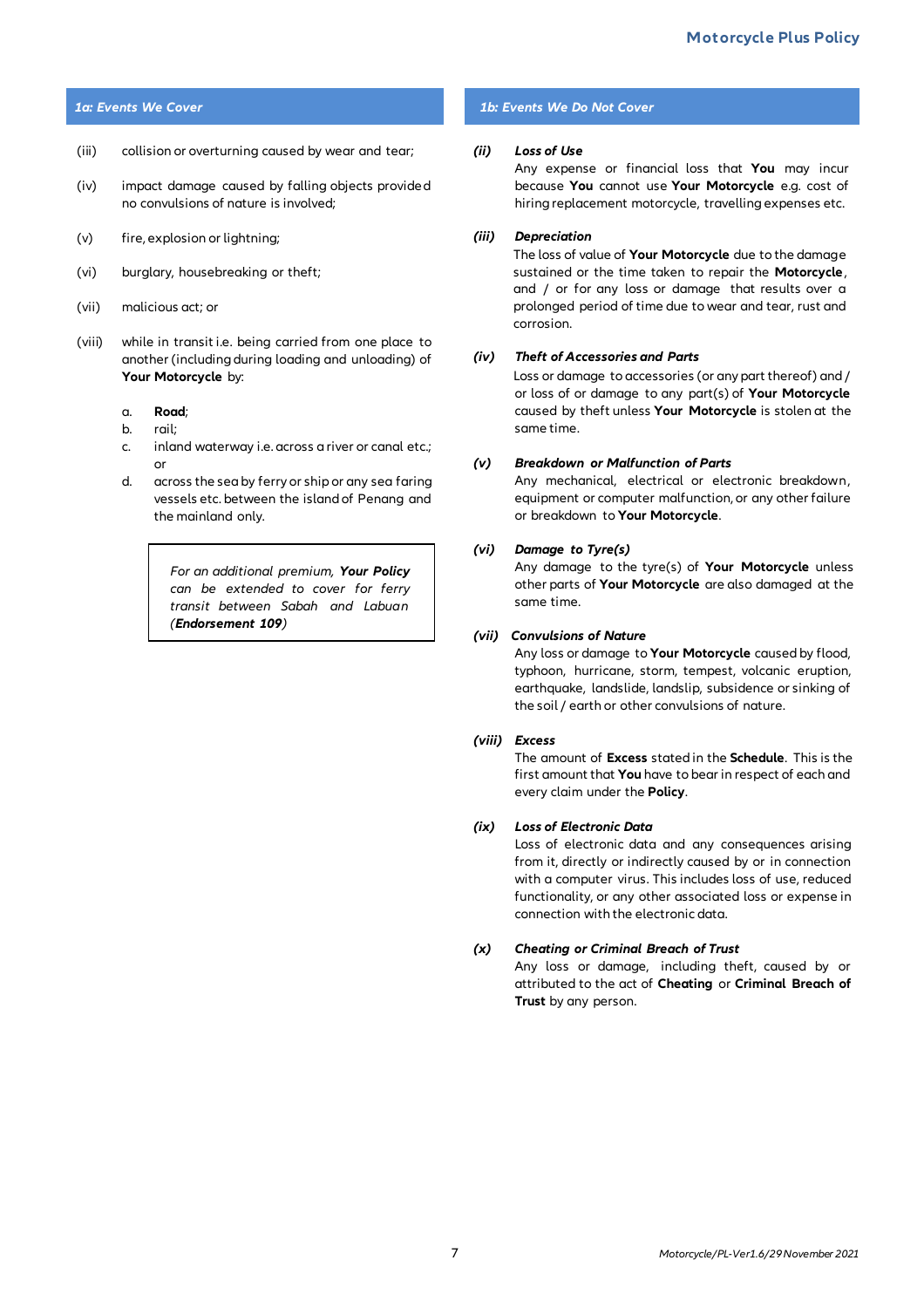#### *2: Basis of Settlement*

*This section explains how We will settle Your claim once We accept that it is payable under Section A. If Your Motorcycle is damage d as a result of any Incident, We have the option of doing the following:*

#### *a. If Your Motorcycle is Repairable*

If in **Our** opinion **Your Motorcycle** is economical to repair, **We** have the option to:

- arrange for **Your Motorcycle** to be repaired at **Our** approved **Repairer** and pay the cost of repairing **Your Motorcycle** to the condition which is as near as possible to the condition that it was in before the loss happened;
- pay **You** in cash the amount **We** estimate it would cost to repair **Your Motorcycle**; or
- reinstate or replace **Your Motorcycle** with one of the same make, model, age and general condition.

#### *b. If Your Motorcycle is not Repairable*

If in **Our** opinion, the damage to **Your Motorcycle** is so great that it would not be safe or economical to repair, **We** will declare **Your Motorcycle** "Beyond Economic Repair" ("BER") and **We** will pay **You** up to the maximum amount as stated in (d) below or offer **You** a settlement sum equivalent to the **Market Value**. We may also opt to replace **Your Motorcycle** with one of the same make, model, age and general condition. If **W**e take any of these actions, this **Policy** shall be automatically terminated once **We** make payment.

*In cases where the valuation of the franchise-holder vary from Market Value by more than 10%, We would also have the option to offer a settlement value which is equal to the cost of purchasing a replacement motorcycle of the same make, model and age of the Motorcycle at the time of loss. It is Our option to offer You a replacement of the Motorcycle, should You not agree with the offer.*

#### *c. Replacement Parts*

If the spare parts or **Accessories** required to repair **Your Motorcycle** are not available in Malaysia, or if **We** choose to pay for the loss or damage in cash, **We** will settle **Your** claim on the following basis:

- the last known parts price list issued in Malaysia by the manufacturer or their agent. If the price list in Malaysia does not exist, **We** will use the price at the manufacturer's production plant and include reasonable cost of transportation to Malaysia (but not cost of air freight); and
- the reasonable labour cost of fitting such spare parts or **Accessories** in Malaysia.

#### *d. The Maximum Amount We will Pay You*

If **Your Motorcycle** is BER or stolen and not recovered, the amount payable under the **Policy** will be the **Market Value** at the time of the loss or the **Sum Insured** as shown in the **Schedule**, whichever sum is the lesser. Upon our payment of the said amount, this **Policy** shall be automatically terminated. The **Market Value** is to be determined according to clauses 13 and 14 of Section F.

#### *e. Under-Insurance*

If the **Sum Insured** of **Your Motorcycle** is less than the **Market Value** at the time of the loss, **We** will only bear part of the loss in proportion to the difference between the **Market Value** and the **Sum Insured** as shown in the formula below:

#### **Sum Insured** xAssessed Loss

#### **Market Value**

The balance has to be borne by **You**. However, this will only apply if the under-insured amount is more than 10% of the **Market Value**.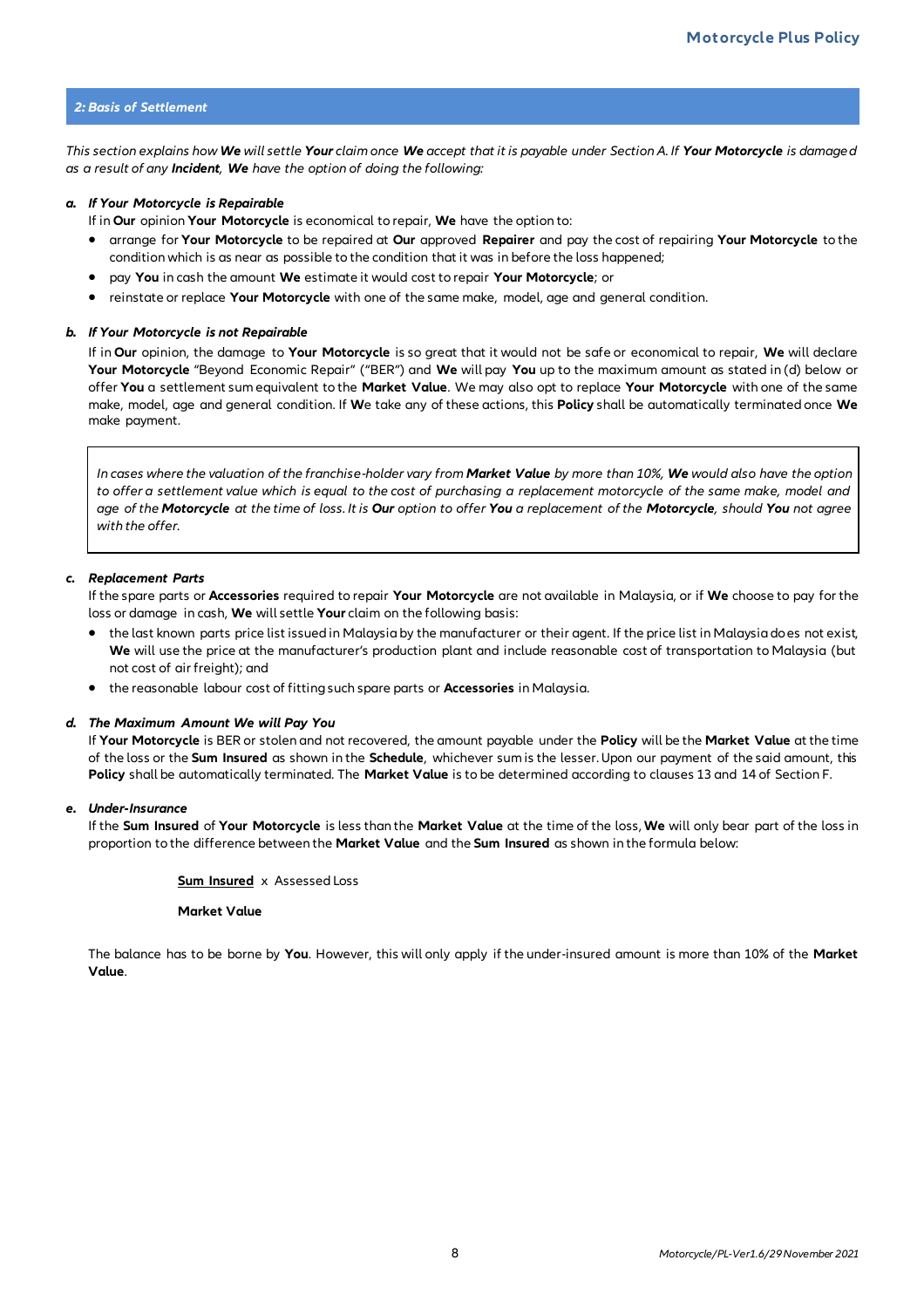#### *f. Betterment*

If new original parts are used to repair **Your Motorcycle** and as a result of which **Your Motorcycle** is in a better condition than it was before the damage, You would be required to contribute to its betterment, a proportion of the costs of such new original parts. **Your** contribution would be according to the following scale:

| Age of Your Motorcycle (Years) | <b>Rate of Betterment</b> |
|--------------------------------|---------------------------|
| less than 5                    | $\Omega$                  |
| 5                              | 15%                       |
| 6                              | 20%                       |
| 7                              | 25%                       |
| 8                              | 30%                       |
| 9                              | 35%                       |
| 10 and above                   | 40%                       |

To determine the rate of betterment to be applied, the age of **Your Motorcycle** will be calculated based on when it was originally registered in Malaysia:

| as a locally assembled motorcycle                          | Date of Original Registration |
|------------------------------------------------------------|-------------------------------|
| as a new imported Completely Built Unit (CBU) motorcycle   | Year of Manufacture           |
| as an imported second-hand / used/reconditioned motorcycle | Year of Manufacture           |

#### *g. Compulsory Excess (please see page 5 for explanation)*

**We** have the right to deduct the **Excess** from the amount that **We** would have to pay for each and every claim under Section A arising out of one **Incident**.

This **Excess** does not apply if the loss or damage is caused by fire, explosion, lightning, burglary, housebreaking, theft, third party property damage or bodily injury claims.

#### *3: Towing Costs*

If **Your Motorcycle** cannot be ridden as a result of any damage to it that is covered by this **Policy**, **We** will pay up to a maximum of RM50 for the necessary and reasonable costs to remove **Your Motorcycle** to the nearest approved **Repairer** or to a safe place of storage while awaiting repair or disposal.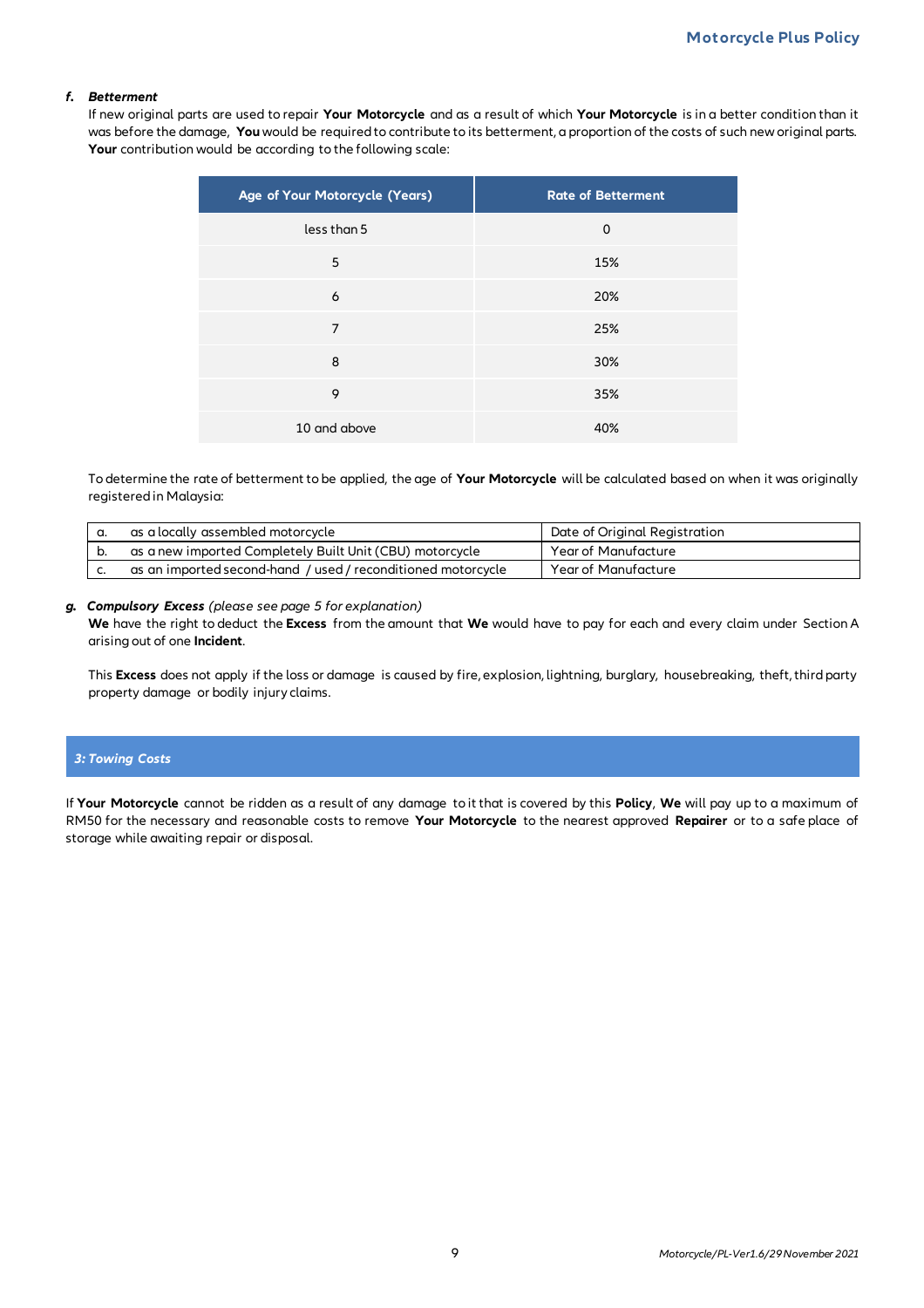#### *Section B: Liability to Third Parties*

#### *This section explains what is covered and not covered under Section B.*

**We** will indemnify **You** and / or **Your Authorised Rider** for the amount which **You** and / or **Your Authorised Rider** are legally liable to pay any third party (including third party's costs and expenses) for:

- (i) death or bodily injury to any person except those specifically excluded under this **Policy**;and / or
- (ii) damage to property except those specifically excluded under this **Policy**

as a result of an **Incident** arising out of the use of **Your Motorcycle** on a **Road**. This cover is extended to **Your Authorised Rider** provided **Your Authorised Rider** also complies with all the terms and conditions of this **Policy**.

#### *2: Limits of Our Liability*

**We** will pay the following for any one claim, or series of claims arising from one **Incident**, in any one **Period of Insurance**:

- (i) unlimited amount for death or bodily injury to third party; and / or
- (ii) up to a maximum of RM3 million for third party property damage.

#### *3: Cover for Legal Personal Representatives*

Following the death of any person covered under this **Policy**, **We** will indemnify that person's legal representatives for liability covered under this Section, provided such legal representatives comply with all the terms and conditions of the **Policy**.

#### *1a: What is Covered? 1b: What is Not Covered?*

These exceptions are specific to Section B and are in addition to the Exceptions stated in Section D of this **Policy** and any other applicable endorsements. **We** will not pay for:

- (i) death or bodily injury to any **Pillion** being carried for hire or reward;
- (ii) death or bodily injury to any person where such death or injury arises out of and in the course of the employment of such person by **You** or by **Your Authorised Rider**;

*Under the Road Transport Act 1987, this Policy shall not be required to cover, except in the case of a motor vehicle in which passengers are carried for hire or reward or by reason of or in pursuance of a contract of employment, liability in respect of death of or bodily injury to persons being carried in or upon or entering or getting onto or alighting from the motor vehicle at the time of the occurrence of the event out of which the claims arise.*

*In the course of employment – Any person who is injured / dies (whether as Pillion or otherwise) while on the job and is on the said Motorcycle as part of his / her employment e.g. mechanic.*

- (iii) damage to property belonging to or in the custody of or control of or held in trust by **You** or **Your Authorised Rider** and / or any member of **Your** or **Your Authorised Rider's Household**;
- (iv) liability to any person being carried upon or getting onto or alighting from **Your Motorcycle** unless he / she is required to be carried on **Your Motorcycle** by reason of or in pursuance of his / her contract of employment with **You** or **Your Authorised Rider** and / or his / her employer;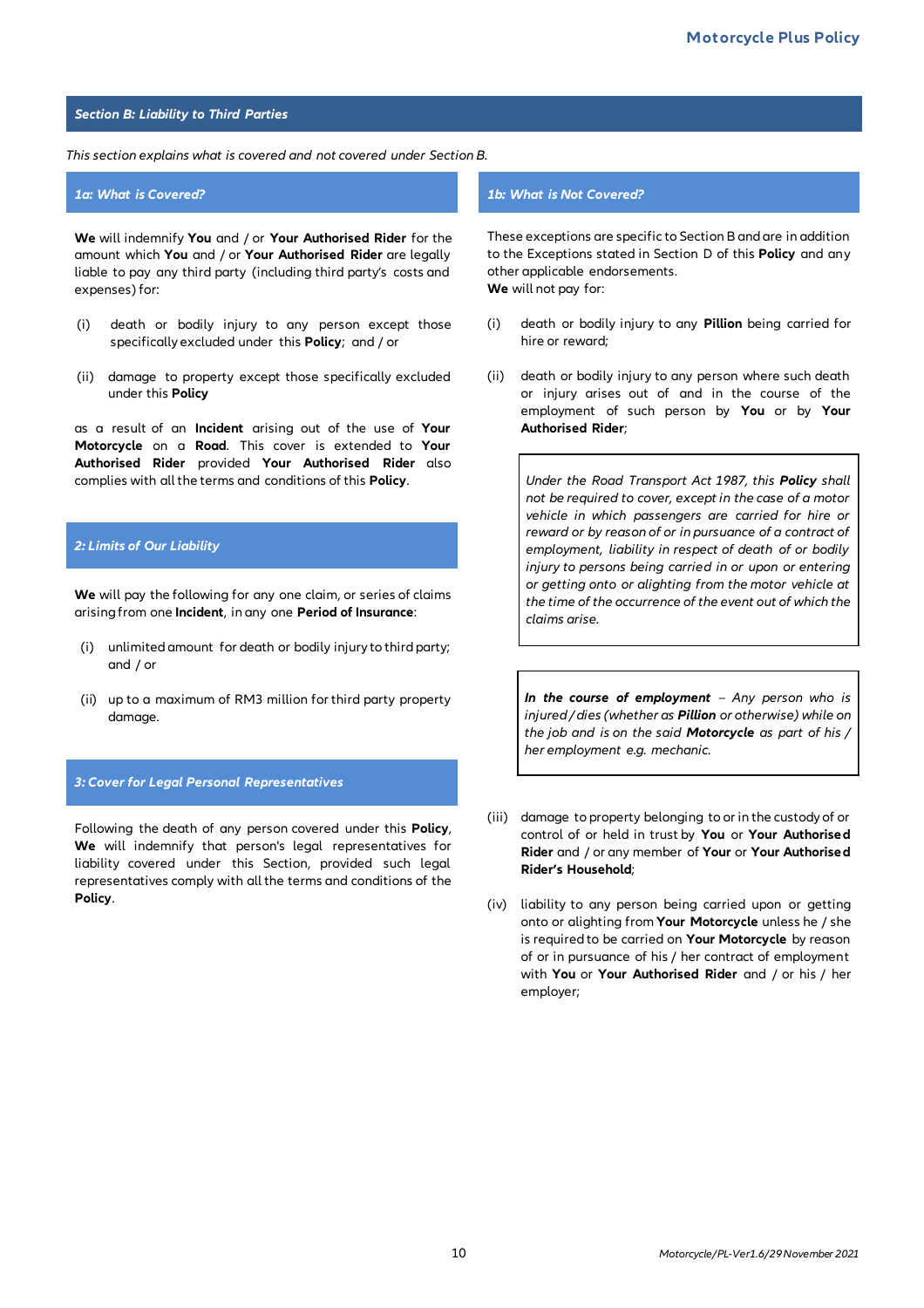If **You** or **Your Authorised Rider** is charged for reckless and dangerous riding or careless or inconsiderate riding under the Road Transport Act 1987 or any other offence related to the said **Incident**, **We** will pay legal costs incurred up to a maximum of RM2,000 to defend **You** or **Your Authorised Rider** provided always that such costs are incurred in Malaysia, the Republic of Singapore or Negara Brunei Darussalam, and that cost has been incurred with **Our** prior agreement in writing.

**We** will only pay for legal cost and **We** will not pay for any penalty imposed on **You** or **Your Authorised Rider**.

#### *5: Rights of Recovery*

**We** have a right to refuse to indemnify **You** or **Your Authorised Rider** if either of **You** commit a breach of any **Policy** conditions or where the claim falls outside the scope of cover provided by **Us** under this **Policy**. However, if **We** are legally required to pay any judgment sum in respect of a claim under Section B of this **Policy** because of laws in force in Malaysia, Republic of Singapore or Negara Brunei Darussalam, which **We** would otherwise not have to pay, **We** have the right to ask **You** or **Your Authorised Rider** to repay to **Us** the amount of that payment and any costs **We** have incurred in connection with the claim.

#### *4: Legal Costs 1b: What is Not Covered?*

*In pursuance of the contract of employment –The Pillion is required to be carried to a destination in order to carry out the job as spelt out in his / her contract of employment.*

#### *Liability to Pillion other than:*

- *a. Pillion carried for hire or reward;*
- *b. employees in the course of employment; or*
- *c. Your or Your Authorised Rider's Household member unless he / she is required to be carried on Your Motorcycle by reason of or in pursuance to a contract of employment;*

*may be insured separately for additional premium under Endorsement 108. If You have insured such liability, You will need to refer to the full text of Endorsement 108: Legal Liability to Pillion as to what this Endorsement covers or excludes and the applicable conditions.*

- (v) liability caused by a **Pillion** travelling on or alighting from **Your Motorcycle**;
- (vi) any claims brought against **You** by any rider of **Your Motorcycle**, whether authorised or not;
- (vii) death or bodily injury to any person or damage to property caused or arising outside the limits of any carriageway or thoroughfare in connection with the loading onto and unloading from **Your Motorcycle**;
- (viii) any claims brought against any person in any country in courts outside Malaysia, the Republic of Singapore or Negara Brunei Darussalam; and / or
- (ix) all legal costs and expenses which are not incurred in or recoverable in Malaysia, the Republic of Singapore and Negara Brunei Darussalam.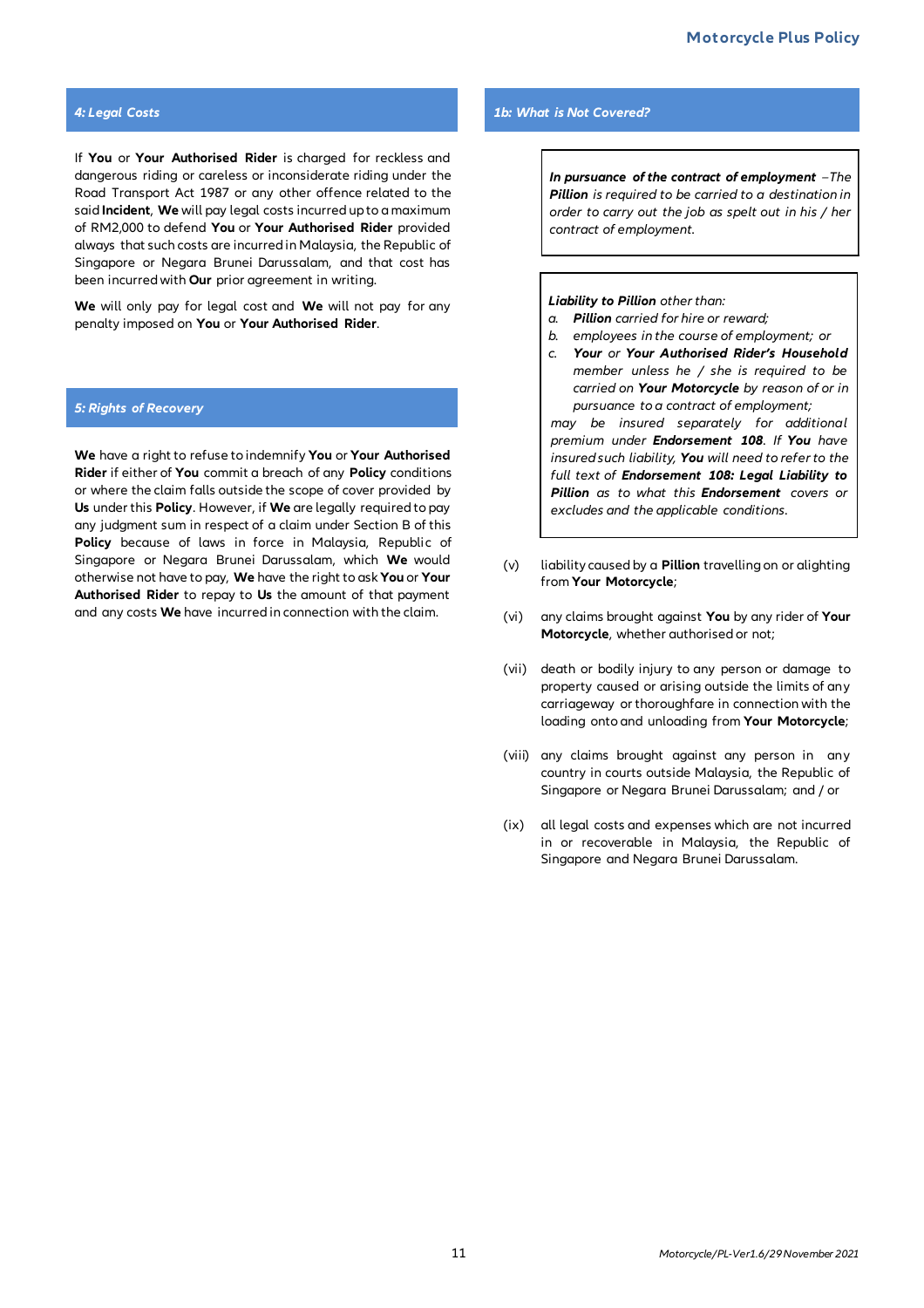#### *Section C: No Claim Discount*

*This section spells out the reward system known as the "No Claim Discount".*

#### *1. No Claim Discount (NCD)*

If **You** have insured **Your Motorcycle** for a continuous period of 12 months and **You** or anyone else did not make any claim under this **Policy** during that time, a NCD will be applied at each renewal. The applicable NCD will increase with each renewal if **You** continue to have claim free years as follows:

| <b>Claim Free Year of Insurance</b>            | <b>NCD Entitlement</b> |
|------------------------------------------------|------------------------|
| After 1 continuous claim free year             | 15%                    |
| After 2 continuous claim free years            | 20%                    |
| After 3 continuous claim free years and beyond | 25%                    |

#### *2. One Claim and Your NCD is Down to Zero*

If **You** or anybody else meet with an incident which will give rise to a claim on this **Policy**, the NCD entitlement that **You** have accumulated would drop to zero at the next renewal and **Your** NCD will start all over again. If a claim is received after the NCD has been applied, **We** shall be entitled to recover the NCD given from **You**.

#### *3. Exception to this Rule*

**Your** NCD will not be affected even if a claim is made if:

- **We** are of the opinion that **You** are not at fault for causing the loss;
- the offending vehicle is identifiable and is not a vehicle used for carriage of passengers for hire or reward (for example taxis, hire cars, public buses, stage buses, school buses and factory buses for hire);
- the offending vehicle is insured by a Malaysian licensed insurer; and
- there is no death or personal injury claim involved.

#### *4. Your NCD is not Transferable*

The NCD is personal to **You** which means that if **You** were to sell **Your Motorcycle** and **We** agree to transfer this **Policy** to the new owner, **Your** NCD cannot be transferred for the benefit of the new owner.

#### *5. Non-utilisation of NCD*

For every year that the NCD is not utilised by **You**, the NCD accumulated and applicable for this **Policy** will be reversed in accordance with the scale set out in the table in clause C1 above.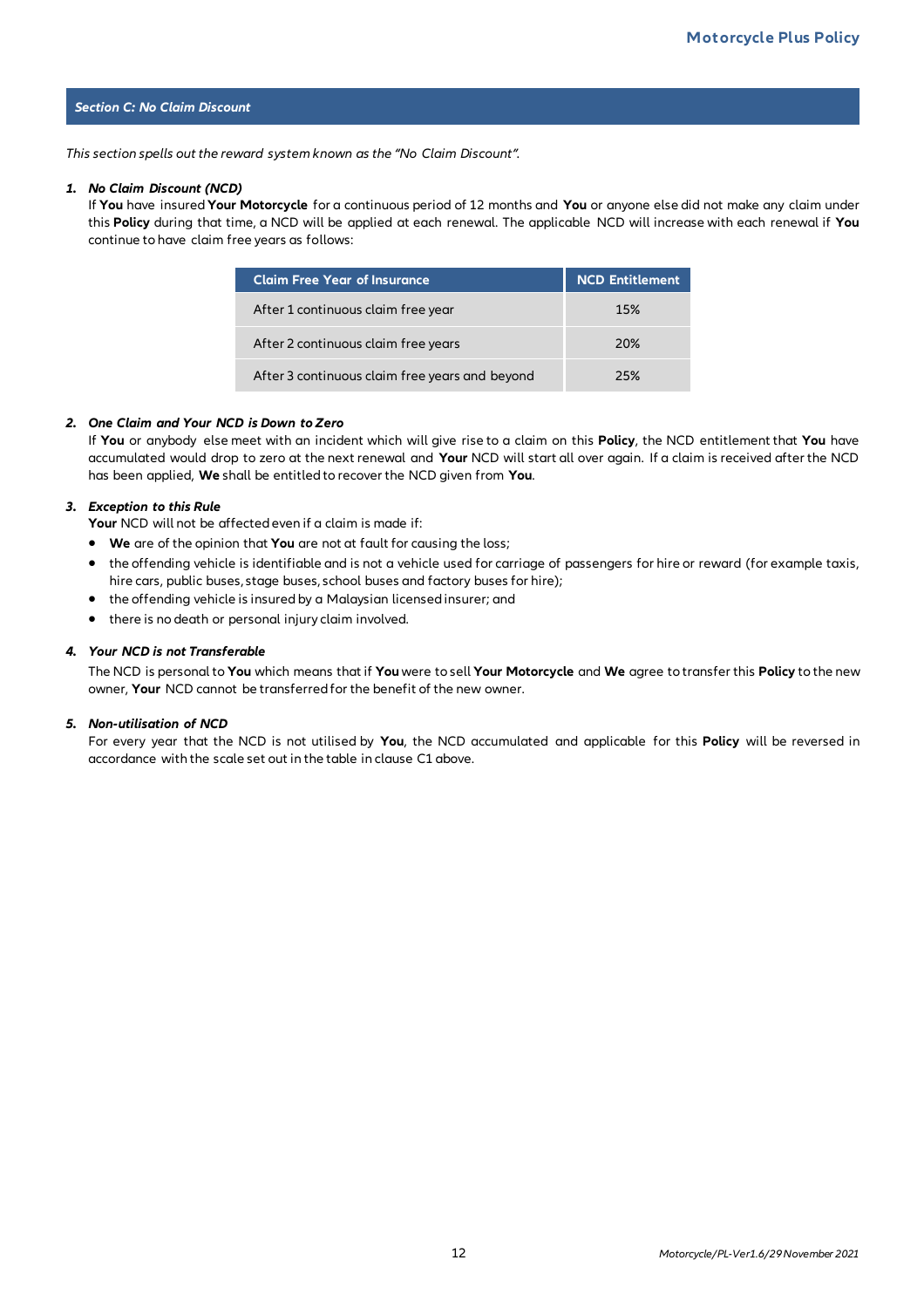#### *Section D: General Exceptions – these apply to the whole Policy*

*This section lists down circumstances under which this Policy does not provide cover at the time of happening of the Incident. This is in addition to those already listed in Sections A1b (see pages 6 and 7) and B1b (see pages 10 and 11).*

#### *1. Unlicensed Riders*

There is no cover under this **Policy** if **You** or **Your Authorised Rider** do not have a valid licence to ride **Your Motorcycle**. This will not apply if **You** or **Your Authorised Rider** have an expired licence but are not disqualified from holding or obtaining such licence under any existing laws, by-laws and regulations.

#### *2. Alcohol, Drugs and Other Intoxicating Substances*

There is no cover under this **Policy** if **You** or **Your Authorised Rider** is under the influence of alcohol or intoxicating liquor, narcotics, dangerous drugs or any other deleterious drugs or intoxicating substance to such an extent that **You** or **Your Authorised Rider**  are incapable of having proper control of **Your Motorcycle**.

*You or Your Authorised Rider shall be deemed as incapable of having proper control of Your Motorcycle if after a toxicology or equivalent test, it is shown that the alcohol level in the breath, blood or urine of You or Your Authorised Rider is higher than the prescribed limit pursuant to Section 45G(1) of the Road Transport Act 1987 of 80mg of alcohol in 100ml of blood (or equivalent in respect of breath or urine) or other equivalent legislation that is in force at the material time.* 

#### *3. Fraud and Exaggerated Claims*

If any claim is in any part fraudulent or exaggerated, or if **You** or anyone acting on **Your** behalf, uses fraudulent means to get any benefit under this **Policy**, the entire claim will not be paid or payable. If **We** are required to make payment of any such claim to a third party, **We** shall be entitled to recover the sum paid and any costs incurred from **You**.

#### *4. Unlawful Purpose*

There is no cover under this **Policy** if **You** or **Your Authorised Rider** use **Your Motorcycle** for an unlawful purpose or to attempt an unlawful purpose i.e. in violation of the criminal law or a recognised law of the country where **Your Motorcycle** was being used.

#### *5. Use for Racing etc.*

There is no cover under this **Policy** if **You** use or **You** allow **Your Authorised Rider** to use **Your Motorcycle**:

- a. to practise for or to take part in any motor sport, competition (other than treasure hunt), rally, pacemaking, reliability trial or speed test; or
- b. on any racetrack.

*For an additional premium, Your* **Policy** *can be extended to cover the use of Your Motorcycle for reliability trial or competition if You purchase the prescribed extension cover {Endorsement 24(c) or 24(d)}.*

#### *6. Use Outside Malaysia*

Unless **We** provide otherwise, this insurance does not cover **You** in respect of claims arising whilst **Your Motorcycle** was being used or ridden outside Malaysia, the Republic of Singapore and Negara Brunei Darussalam. In Malaysia, **Our** liability under this **Policy** is governed by the Road Transport Act 1987 and the terms and conditions of this **Policy**, and **Our** liability outside Malaysia is governed by the terms and conditions of this **Policy** only.

*For an additional premium, Your Policy can be extended to cover the use of Your Motorcycle in Thailand or Kalimantan only if You purchase the prescribed extension cover (Endorsements 101 and 102).*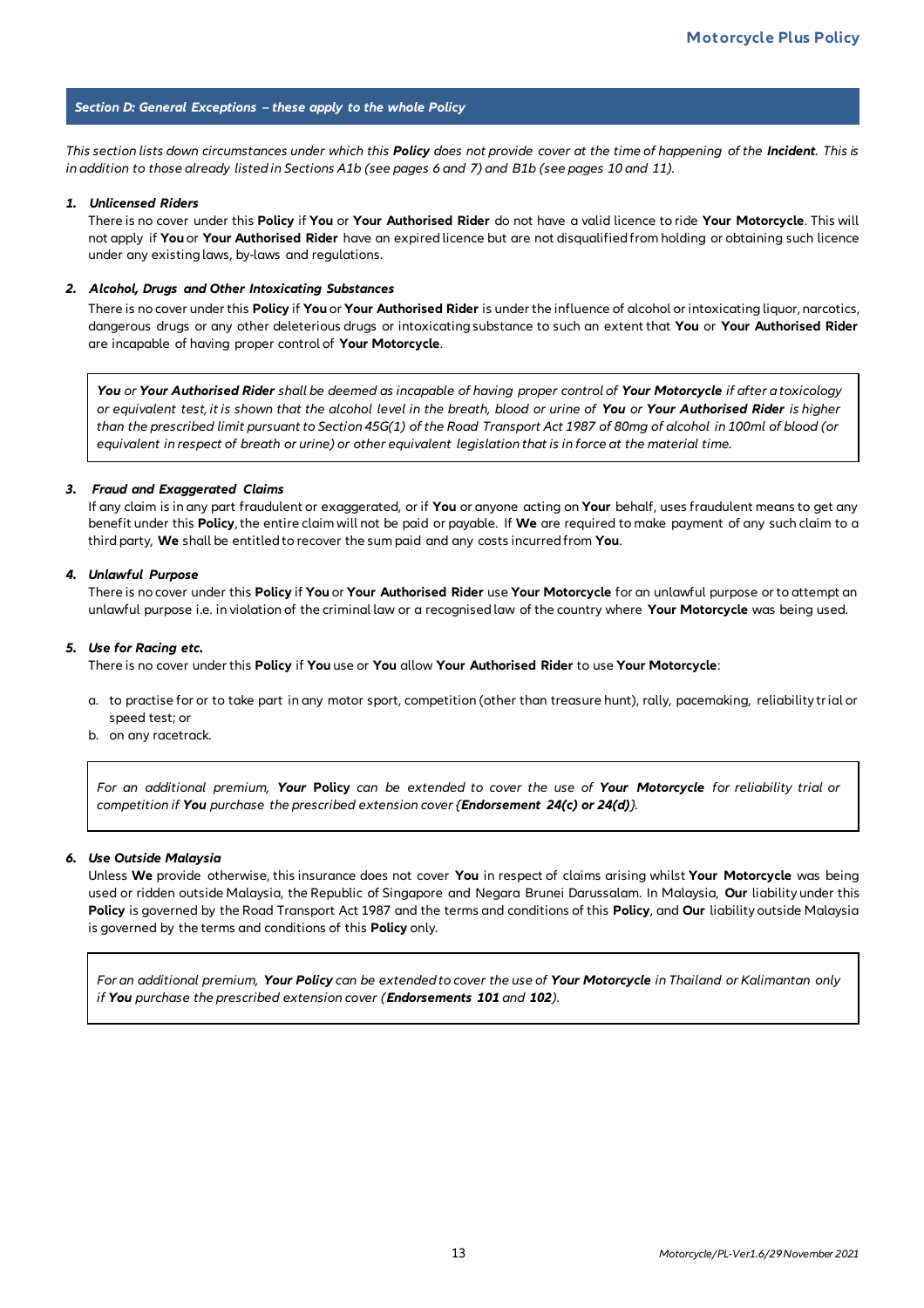#### *7. Failure to take Precaution*

**We** will not pay for any additional damages if after an **Incident** or breakdown **You**:

- a. left **Your Motorcycle** unattended or failed to take proper precaution to prevent further loss or damage; or
- b. continue to ride **Your Motorcycle** in an unroadworthy condition before any repair is done.

**We** will also not pay for claims that arise if, when using **Your Motorcycle**, **You** do not take reasonable precaution to keep **Your Motorcycle** secured. This includes but is not limited to leaving **Your Motorcycle** unattended with ignition key left in or on **Your Motorcycle**.

#### *8. War Risk*

There is no cover under this **Policy** for any loss or liability (including any costs of defending any action) connected in any way directly or indirectly to:

- a. war, invasion, acts of foreign enemies, hostilities or warlike operation (whether war is declared or not), civil war, **Act of Terrorism**, mutiny, rebellion or revolution; or
- b. strike, riots or civil commotion assuming the proportion of or amounting to an uprising, insurrection or military or usurped power.

*For an additional premium, Your Policy can be extended to cover strikes, riots and civil commotion (Endorsement 25).*

#### *9. Nuclear Risk*

There is no cover under this **Policy** for any accident, loss or damage to any property or any loss or liability arising therefrom (including consequential losses and costs of defending any actions) connected in any way with operations using the nuclear fi ssion or fusion process, or handling of radioactive material. This includes, but is not limited to:

- a. the use of nuclear reactors such as atomic piles, particle accelerators or generators and similar devices;
- b. the use, handling or transportation of radioactive material in relation to any **Act of Terrorism**;
- c. the use, handling or transportation of any weapon or explosive device employing nuclear fission or fusion; or
- d. the use, handling or transportation of radioactive material.

#### *10. Convulsions of Nature*

There is no cover (unless specifically purchased) for any loss, damage or liability caused by flood, typhoon, hurricane, storm, tempest, volcanic eruption, earthquake, landslide, landslip, subsidence or sinking of the soil / earth or other convulsions of nature.

*For an additional premium, Your Policy can be extended to cover flood, typhoon, hurricane, storm, tempest, volcanic eruption, earthquake, landslide, landslip, subsidence etc. (Endorsement 57).*

#### *11. Contractual Liability*

**We** will not pay for any liability that arises by virtue of an agreement but for which **We** would not have been liable in the absence of such agreement.

#### *12. Unauthorised Rider*

**We** will not pay for any **Incident**, loss, damage or liability caused, sustained or incurred whilst **Your Motorcycle**, in respect of which indemnity is provided by this **Policy**, is being ridden by any person other than an **Authorised Rider** or person riding on **Your** order or with **Your** permission.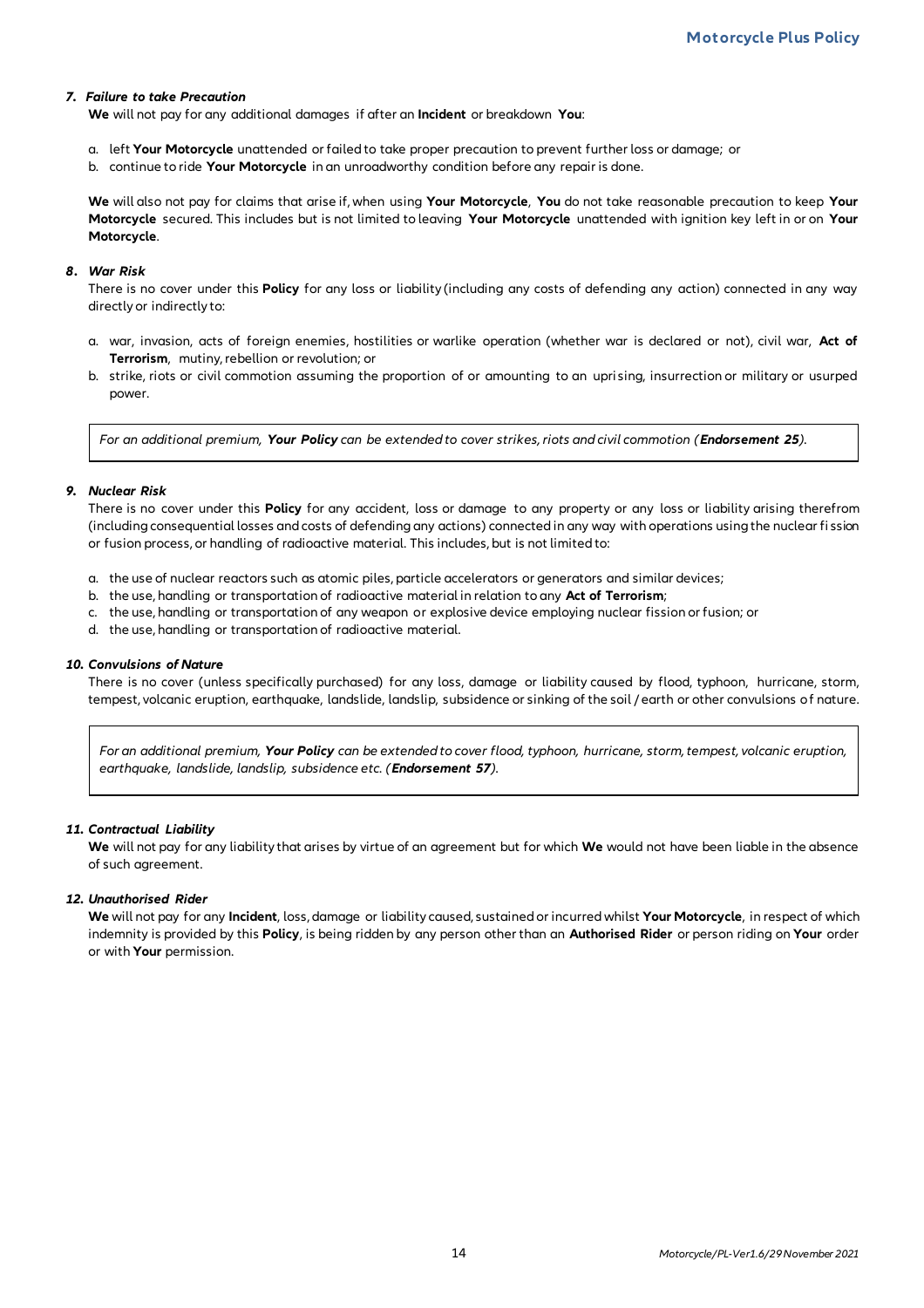#### *Section E: Conditions – These apply to the whole Policy*

*This section spells out the terms and conditions that You must observe to ensure this insurance remains effective. Basically these conditions are of three types:*

- •*What You must do*
- •*What You must not do*
- •*What We can do*

#### *Conditions Precedent to Policy Liability*

The following conditions are conditions precedent to **Our** liability to indemnify **You** under this **Policy** and have to be observed by **You** strictly. **We** can repudiate this **Policy** and /or will not pay claims under the **Policy** if **You** breach any of the relevant conditions. These conditions also apply to **Your Authorised Rider** and any legal representative who seek indemnity under this **Policy**.

#### *1. Duty of Disclosure*

The duty of disclosure is different for a Consumer Insurance Contract and for a Non-Consumer Insurance Contract. They are separately outlined below:

#### **A. Consumer Insurance Contract**

Where **You** have applied for this insurance wholly for purposes unrelated to **Your** trade, business or profession, **You** had a duty to take reasonable care not to make a misrepresentation in answering the questions in the Proposal Form (or when **You** applied for this insurance) i.e. **You** should have answered the questions fully and accurately. Failure to have taken reasonable care in answering the questions may result in avoidance of **Your** contract of insurance, refusal or reduction of **Your** claim(s), change of terms or termination of **Your** contract of insurance in accordance with Schedule 9 of the Financial Services Act 2013. **You** were also required to disclose any other matter that **You** knew to be relevant to **Our** decision in accepting the risks and determining the rates and terms to be applied.

**You** also have a duty to tell **Us** immediately if at any time after **Your** contract of insurance has been entered into, varied or renewed with **Us**, any of the information given in the Proposal Form (or when **You** applied for this insurance) is inaccurate or has changed.

#### **B. Non-Consumer Insurance Contract**

Where **You** have applied for this insurance for purposes related to **Your** trade, business or profession, **You** had a duty to disclose any matter that **You** know to be relevant to **Our** decision in accepting the risks and determining the rates and terms to be applied, and any matter a reasonable person in the circumstances could be expected to know to be relevant, otherwise it may result in avoidance of **Your** contract of insurance, refusal or reduction of **Your** claim(s), change of terms or termination of **Your** contract of insurance.

**You** also have a duty to tell **Us** immediately if at any time after **Your** contract of insurance has been entered into, varied or renewed with **Us**, any of the information given in the Proposal Form (or when **You** applied for this insurance) is inaccurate or has changed.

#### *2. Accidents and Claims Procedures*

If **Your Motorcycle** is involved in any **Incident** that could lead to a claim under this **Policy, You** must do the following:

- a. Notify **Our** claims department of the **Incident** and get a Claim Form. **You** must notify **Us** of the **Incident** as soon as possible but in any event:
	- Within seven (7) days if **You** are not physically disabled or hospitalised following the **Incident**; or
	- Within thirty (30) days or as soon as practicable if **You** are physically disabled and hospitalised as a result of the **Incident**.

**We** may allow a longer notification period if **You** can provide specific proof and justification for the delay.

b. Report the **Incident** to the police as required by law and do all that is required to assist the police authorities to secure a conviction against the offender.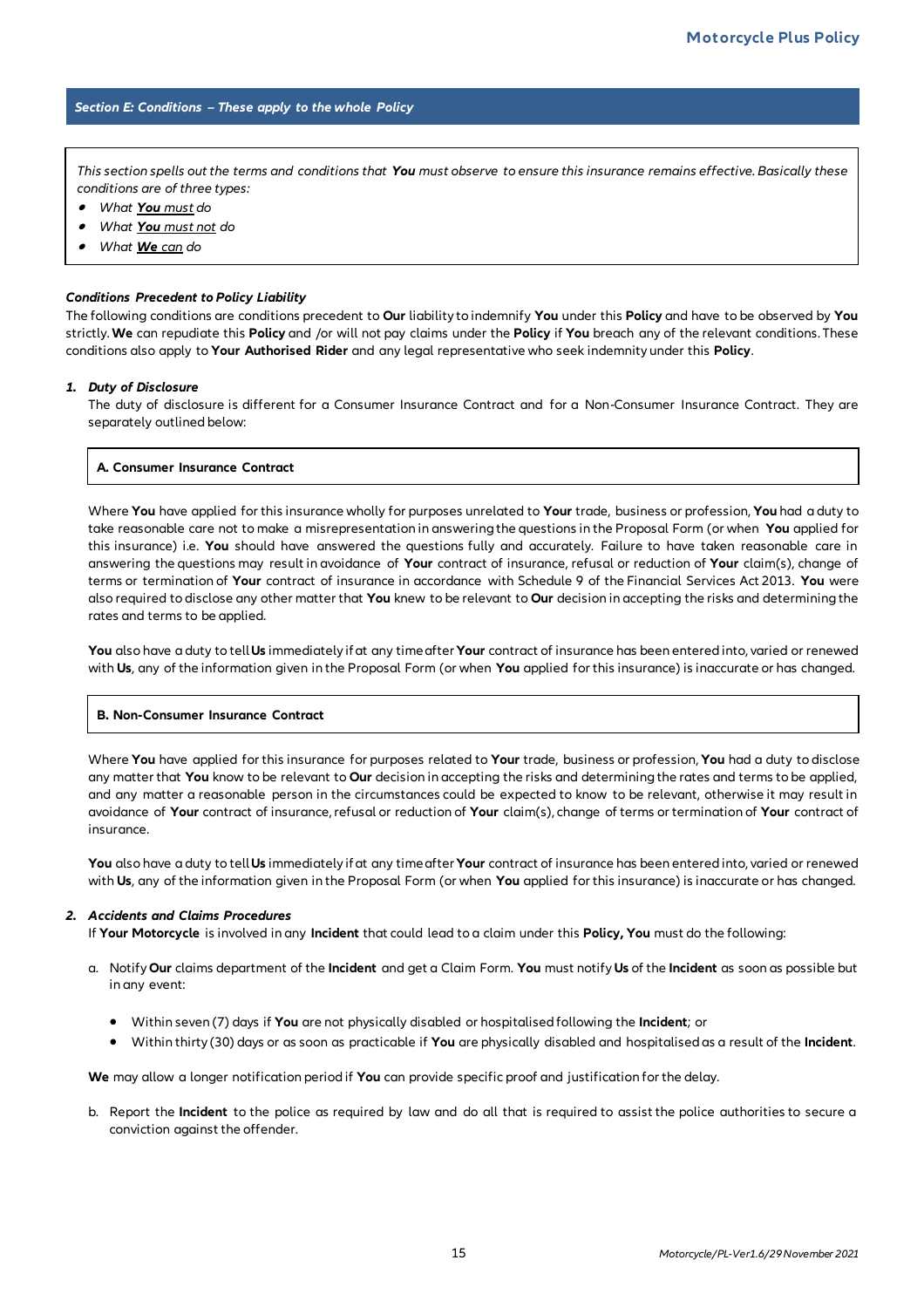c. Complete the Claim Form in full and return it to **Us** within twenty-one (21) days from the date of **Your** notification as per (a) above. **You** are required to answer all the questions in detail in all applicable sections and provide **Us** with all the necessary documents to support **Your** claim. **We** will not be held responsible if there is any delay on **Your** part to submit the Claim Form duly completed together with all the necessary documents.

A longer claims submission period may be allowed by **Us** subject to specific proof and justification by **You** for the delay.

- d. If there are any claims made against **You** by a third party, **You** must immediately notify **Us** of the same and **You** must send to **Us** any notification of claim, notice of impending prosecution or inquest, summons, writ or any letters from the solicitors of the third party as soon as **You** receive such documents, but in any event within fourteen (14) days from the date of receipt of any of the documents.
- e. Send **Your Motorcycle** to any of **Our** approved **Repairer** so that **We** can inspect **Your Motorcycle** before **We** give approval to proceed with repairs or take reasonable action to safeguard **Your Motorcycle** from further loss or damage. **We** can refuse to pay any claim under Section A of this **Policy** if **You** breach this condition.
- f. **You** must obtain **Our** consent in writing before **You** repair **Your Motorcycle** or incur any expenses in connection with a claim under this **Policy**.

**You** must not do any of the following:

- Admit any responsibility for any **Incident**; or
- Negotiate or settle any claims made against **You** by a third party, unless **We** write and inform **You** that **You** can.

**We** will decide whether to negotiate, defend or settle, in **Your** name, **Your Authorised Rider's** name and / or on **Your** behalf, any claims made against **You** or **Your Authorised Rider** by a third party. If in **Our** assessment the third party claim made against **You** or **Your Authorised Rider** for property damage will exceed the limit of liability of RM3 million, **We** will pay the full amount of **Our** liability to **You** or the third party and hand over the further conduct of any defence, settlement or proceeding to **You** completely. After doing so **We** will not be liable under this **Policy** to make any more payments to **You** or any claimant or any other person arising from the same **Incident**.

*The conditions above also apply to anyone else who wishes to claim under the terms and conditions of this Policy. "Anyone else" may refer to personal representative or administrator / estate of the policyholder.*

#### *3. Cancellation*

Either **You** or **We** may cancel this **Policy** at any time during the **Period of Insurance**.

- a. Cancellation by **You**:
	- **You** can cancel this **Policy** at any time by returning the **Certificate of Insurance (CI)** to **Us** or, if the **CI** has been lost or destroyed, **You** must provide **Us** with a duly certified Statutory Declaration (SD) to confirm this.
	- After returning the **CI** or SD **You** will be entitled to a refund of premium if no claim was incurred prior to cancellation. **Your** refund will be the difference between the total premium and **Our** customary short-period rates calculated for the time **We** were on risk until the date **We** received the **CI** or SD:

| <b>Period of Insurance</b> | <b>Refund of Premium</b>     |
|----------------------------|------------------------------|
| Not exceeding 1 week       | 87.5% of the total premium   |
| Not exceeding 1 month      | 75.0% of the total premium   |
| Not exceeding 2 months     | 62.5% of the total premium   |
| Not exceeding 3 months     | 50.0% of the total premium   |
| Not exceeding 4 months     | 37.5% of the total premium   |
| Not exceeding 6 months     | 25.0% of the total premium   |
| Not exceeding 8 months     | 12.5% of the total premium   |
| Exceeding 8 months         | No refund of premium allowed |

• The **Policy** will automatically lapse once **You** sell or dispose off **Your Motorcycle** because **Your** insurable interest in the **Motorcycle** will cease. If **You** want to transfer the **Policy** to the new buyer, **You** have to get **Our** prior consent.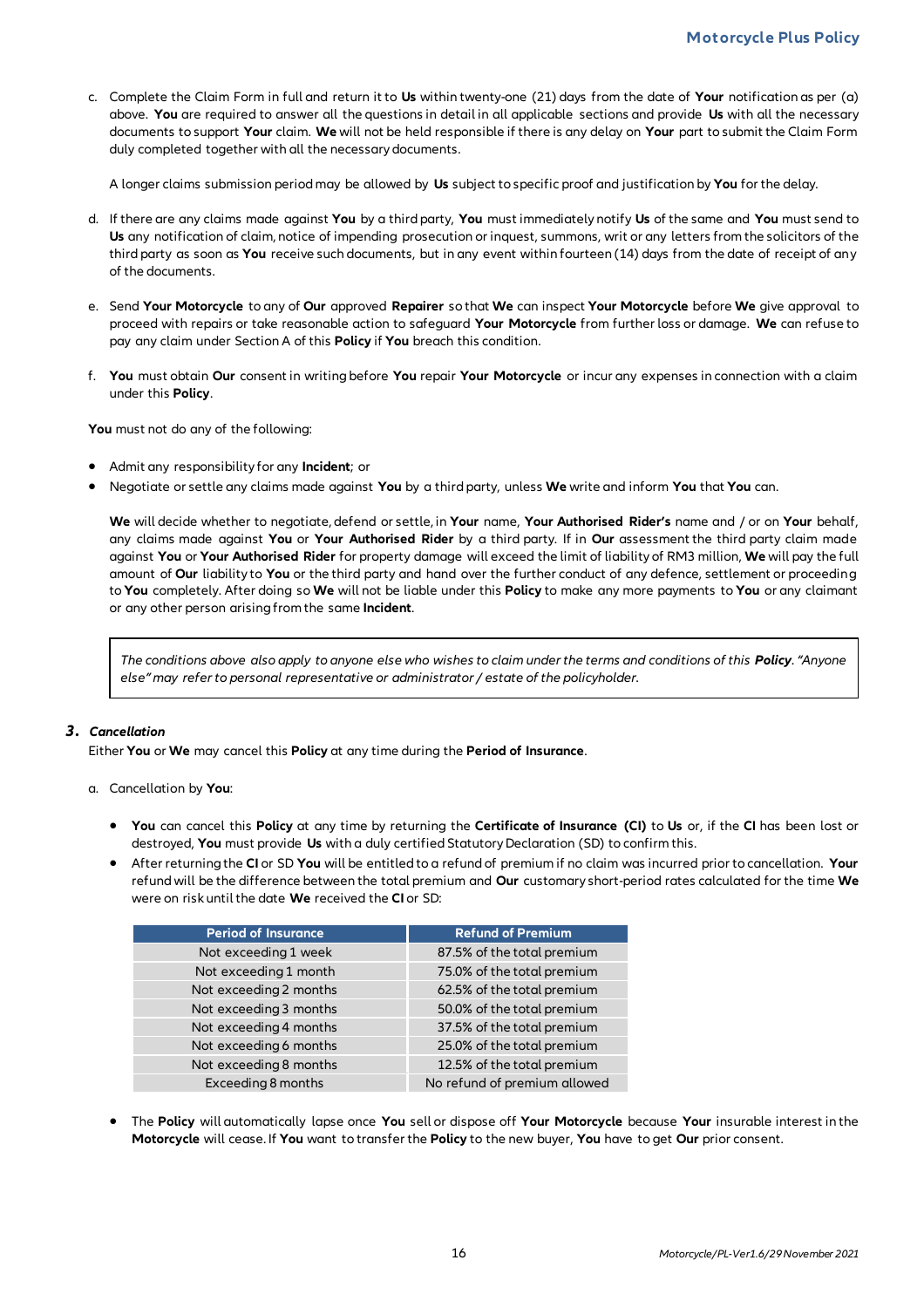- b. Cancellation by **Us**:
	- **We** may also cancel this **Policy** by giving **You** fourteen (14) days notice in writing by registered post to **Your** last address known to **Us**.
	- After returning the **CI** or SD **You** will be entitled to a refund premium for the unexpired period calculated on a pro-rat a basis from the date **We** receive the **CI** or SD from **You** to the expiry date of the **Policy**.

There will not be any refund of premium for any cancellation of **Policy** (either by **You** or by **Us**) if **You** have paid the **Minimum Premium** only or if a claim has been made on this **Policy**.

#### *4. If there is More Than One Insurance Covering the Same Motorcycle*

- a. **You** must inform **Us** in writing if **You** have taken out any other insurance in respect of **Your Motorcycle** during the **Period of Insurance**.
- b. If a claim arises under this **Policy** and such a loss is also claimable under the other insurance policy(ies) taken by **You**, **We** will only contribute **Our** rateable proportion of the whole loss. **We** will not be liable to pay the claim first and then seek recovery from the other co-insurers who is / are also liable for the loss.

#### *5. Subrogation*

**We** are entitled to take over all rights and remedies that **You** may have against any third party who caused the loss. **We** shall have the absolute discretion in the conduct of any proceedings, at **Our** own costs, against the third party and in the settlement of any such claim and **You** shall give **Us** such information and assistance as **We** may require from time to time including assigning all rights to take action in **Your** name. **You** must however give **Us Your** full cooperation to protect these rights and provide all assistance and take such steps as **We** require.

#### *6. Dispute Resolution*

If there are differences or disputes on any matters relating to this **Policy** involving amounts exceeding RM250,000, an Arbitrator shall be jointly appointed by **You** and **Us** in writing to resolve the differences or disputes. If no agreement is reached on who is to be the Arbitrator within one month of being required to do so then **You** and **We** shall be entitled to appoint an Arbitrator each. Both Arbitrators shall then proceed to hear the difference or dispute together with an Umpire to be jointly appointed by them . If the Arbitrators cannot agree on an Umpire within thirty (30) days, then the Kuala Lumpur Regional Centre for Arbitration s hall appoint an Umpire.

If the disputed sum is less than RM250,000, **You** may refer the matter to the **Ombudsman for Financial Services** to resolve the dispute.

#### *7. Other Matters*

**We** will only be liable to indemnify **You** under this **Policy** if **You**:

- a. Comply with all the terms and conditions of this **Policy**. These conditions are also applicable to **Your Authorised Rider** and any legal representative who seek protection under this **Policy**;
- b. Maintain **Your Motorcycle** in a reasonably efficient and roadworthy condition. **You** must get **Our** consent if **You** make any modification that will enhance or in any way affect the performance of **Your Motorcycle**;
- c. Take reasonable care to avoid any situation that could result in a claim. This **Policy** will not cover **You** if **You** or **Your Authorised Rider** are reckless i.e. where **You** recognise a serious risk but deliberately do not take steps to prevent it. This includes but is not limited to leaving **Your Motorcycle** unattended with ignition key left in or on **Your Motorcycle**; and
- d. Make **Your Motorcycle** available to **Us** for inspection at all reasonable times upon request.

#### *8. Prevalent Policy Wording*

For avoidance of doubt, the English version of this **Policy** wording will prevail over the Bahasa Malaysia version at all times.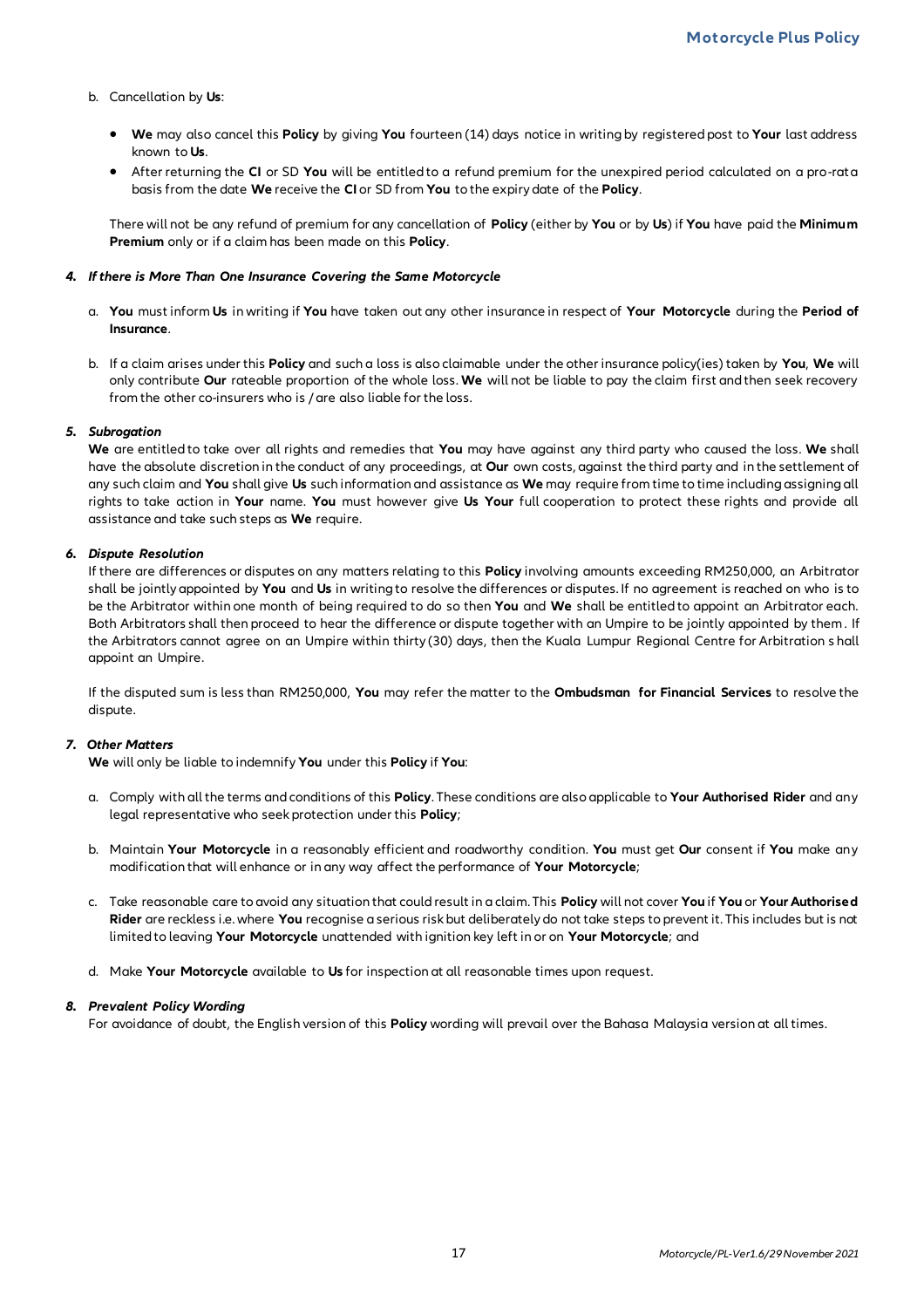#### *Section F: Definitions of words highlighted in the Policy*

*This section explains what We mean by the words printed in bold in this* **Policy***.*

In this **Policy**, **Schedule** and **Certificate of Insurance**, unless the context otherwise requires, the following words shall have the meanings as defined below.

#### **1. Accessories**

This refers to the standard factory-fitted tools of the **Motorcycle** including spare tyres and may include radio / cassette player / compact disc player and the like if specified in the **Schedule**.

#### **2. Act of Terrorism**

This refers to an act by any person(s) or group that uses force or violence and / or the threat of force or violence, whether they are acting alone or on behalf of or in connection with any organisation(s) or government(s) and done for political, religious, ideological, ethnic or similar purposes or reasons, including the intention to influence any government and / or to put the public, or any section of the public, in fear.

#### **3. Adjuster**

This refers to a person or entity registered under the Financial Services Act 2013 who is appointed by **Us** to investigate the cause and circumstances of a loss and to determine the amount of loss.

#### **4. Authorised Rider**

This refers to any person who rides and controls **Your Motorcycle** with **Your** consent or permission provided he or she holds a valid licence of the relevant type and is not disqualified to ride by law or for any other reason and is not a **Pillion** rider.

#### **5. Certificate of Insurance**

This certificate is a prescribed form that **We** are required to issue to **You** under the Road Transport Act 1987 and it outlines the particulars of any conditions subject to which the **Policy** is issued.

#### **6. Cheating**

This follows the meaning as defined under Section 415 of the Penal Code which is as follows:

Whoever by deceiving any person, whether or not such deception was the sole or main inducement:

- a. fraudulently or dishonestly induces the person so deceived to deliver any property to any person, or to consent that any person shall retain any property; or
- b. intentionally induces the person so deceived to do or omit to do anything which he would not do or omit to do if he were not so deceived and which act or omission causes or is likely to cause damage or harm to any person in body, mind, reputation, or property,

is said to "cheat".

#### **7. Criminal Breach of Trust**

This follows the meaning as defined under Section 405 of the Penal Code which is as follows:

Whoever, being in any manner entrusted with property, or with any dominion over property either solely or jointly with any other person, dishonestly misappropriates, or converts to his own use, that property, or dishonestly uses or disposes of that prope rty in violation of any direction of law prescribing the mode in which such trust is to be discharged, or of any legal contract, express or implied, which he has made touching the discharge of such trust, or wilfully suffers any other person so to do, commits "criminal breach of trust".

#### **8. Endorsement**

This refers to the document that **We** issue to **You** to confirm any changes or extensions of the coverage to the basic **Policy**.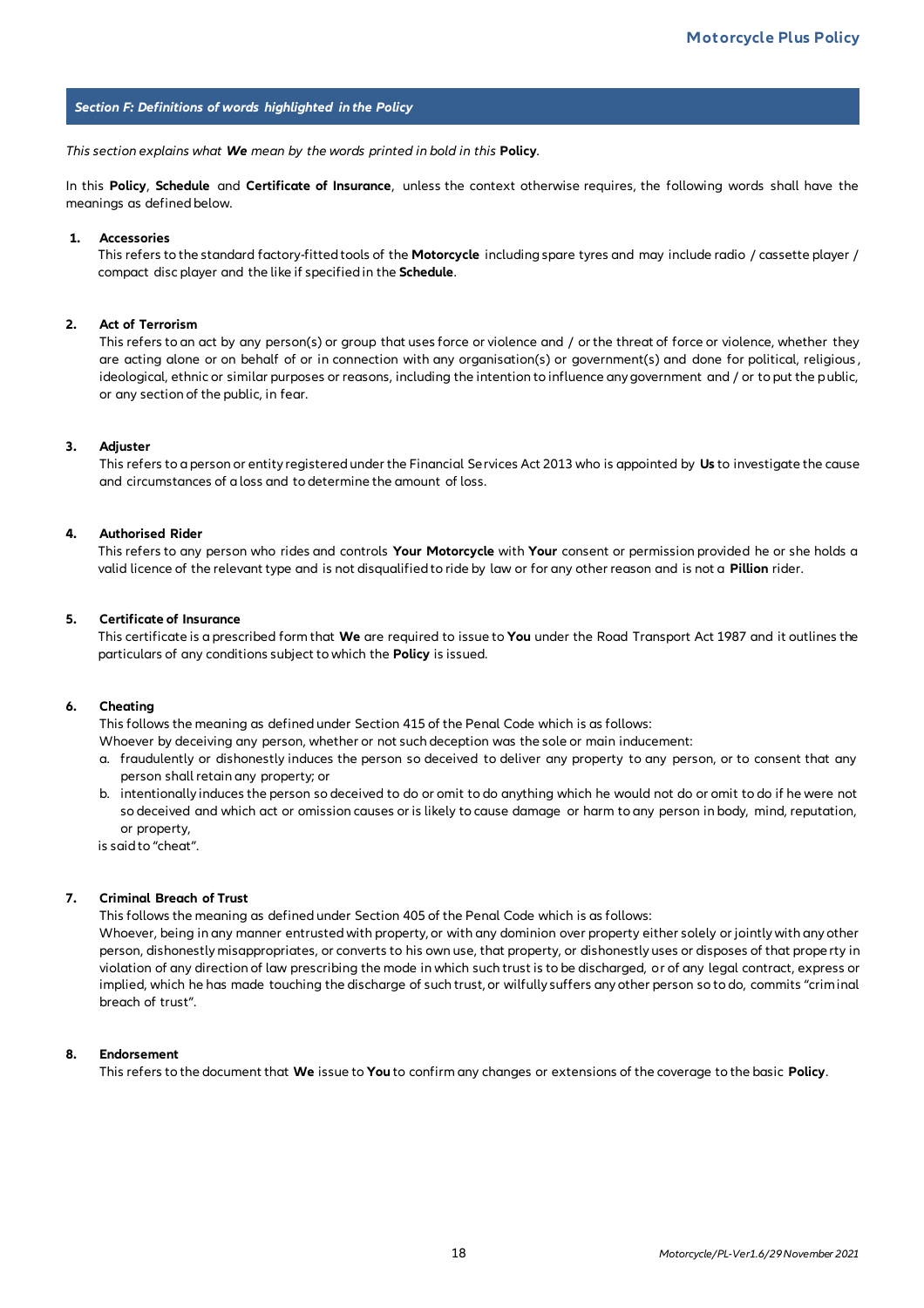#### **9. Excess**

This refers to the amount that must be borne by **You** first for each claim. The amount of the excess is shown in the **Schedule**. **You** have to pay the excess irrespective of who is at fault in the **Incident**.

#### **10. Household**

This refers to all members of **Your** or **Your Authorised Rider's** immediate family i.e. spouse, children including legally adopted children, parents, brother(s) and sister(s) staying under one roof with **You** in the case of **Your** immediate family, or with **Your Authorised Rider**, in the case of his immediate family.

#### **11. Incident**

Any event which could lead to a claim under this **Policy**.

#### **12. Limitations as to Use**

According to **Your Certificate of Insurance** (**CI**), **Your Motorcycle** can only be used for "Social, domestic and pleasure purposes and for the policyholder's business". The **CI** also states that "The **Policy** does not cover use for hire or reward, racing, pacemaking, reliability, trial speed-testing, the carriage of goods other than samples in connection with any trade or business".

#### **13. Market Value**

This refers to the reasonable cost to buy another **Motorcycle** of the same make, model, age and general condition similar to **Your Motorcycle** at the time of loss. The **Market Value** of **Your Motorcycle** at the time of loss would be determined according to the terms of the option that **You** had chosen at the time **You** purchased this **Policy**. If **You** had opted for a **Market Valuation System** to determine **Your Sum Insured** then the **Market Value** would be based on that valuation system as described in clause 14 below. However, if **You** had not opted for a **Market Valuation System** then the **Market Value** of **Your Motorcycle** in the event of dispute would be determined by the Head Office of the **Motorcycle** franchise-holder and this value should be equal to the cost of purchasing a replacement motorcycle of the same make, model and age of **Your Motorcycle** at the time of loss. If this valuation is not available or appears in **Our** opinion to be unduly low or high then valuation will be determined by an **Adjuster**  registered under the Financial Services Act 2013, agreed by both **You** and **Us**.

#### **14. Market Valuation System**

This refers to the motor vehicle **Market Valuation System** approved by Persatuan Insurans Am Malaysia (PIAM) to determine the **Market Value** of **Your Motorcycle** at the time **You** purchased / renewed this **Policy** as well as at the time of the loss. **You** can opt to use the valuation recommended by this system as the **Sum Insured** to avoid the consequences of under-insurance as described in Section A2e. Alternatively, **You** may choose to determine the **Sum Insured Yourself** but **You** would be subject to Section A2e if **You** are under-insured.

#### **15. Minimum Premium**

The minimal premium described in the **Schedule**.

#### **16. Motorcycle**

This refers to the motor vehicle described in the **Schedule** and includes the manufacturer's standard options and **Accessories** fitted to it and any other non-standard options or descriptions that are specifically listed in the **Schedule**.

#### **17. Ombudsman for Financial Services (OFS)**

This is an independent body that provides a free and efficient avenue to help settle financial disputes between **You** and **Us** under this **Policy** as an alternative to the courts.

#### **18. Period of Insurance**

The period shown in the **Schedule** when the cover provided by this **Policy** is operative. Cover is only valid from the actual time of purchase of the insurance **Policy** or from when **You** and **We** agree that cover should commence.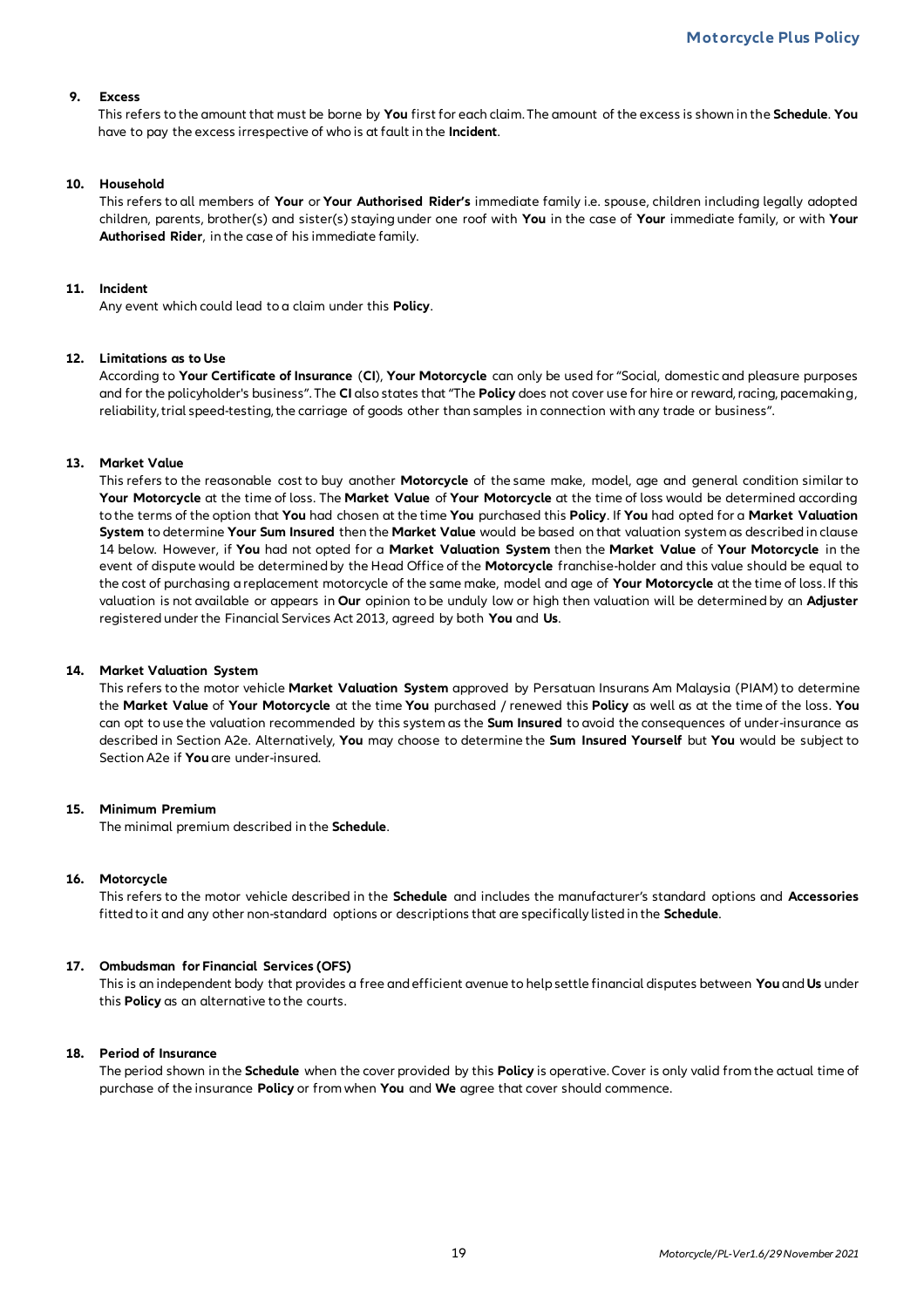#### **19. Pillion**

**Pillion** means a **Pillion** rider who is a person seated in the **Pillion** seat of **Your Motorcycle**.

#### **20. Policy**

**Policy** includes the **Schedule**, the **Certificate of Insurance** and all **Endorsements** specifically listed in the **Schedule**.

#### **21. Repairer**

This refers to motor repair workshops approved by **Us** or by Persatuan Insurans Am Malaysia (PIAM) under the PIAM Approve d Repairers Scheme (PARS) or any repairer that **We** have given **You** a special permission to use, for a claim.

#### **22. Road**

Section 2 of the Road Transport Act 1987 defines "Road" as "any public road and any other road to which the public has access and includes bridges, tunnels, lay-bys, ferry facilities, interchanges, round-abouts, traffic islands, road dividers, all traffic lanes, sidetables, median strips, overpasses, underpasses, approaches, entrance and exit ramps, toll plazas, service areas, and other structures and fixtures to fully effect its use".

#### **23. Schedule**

This document shows **Your** name and address, the **Period of Insurance**, the sections of this **Policy** which apply, the premium **You** have paid, the **Motorcycle** which is insured, the **Sum Insured** and details of any extensions or **Endorsements**.

#### **24. Sum Insured**

This is the maximum that **We** will pay **You** for a claim under Section A. This amount is shown in the **Schedule**. The **Sum Insured** must be sufficient to cover the cost to replace **Your Motorcycle** in the event of an **Incident** that completely destroys it.

#### **25. We, Our, Us**

This refers to the licensed Insurance Company that is issuing **You** this **Policy**.

#### **26. You, Your, Yourself**

This refers to the policyholder or person described in the **Schedule** as "the Insured".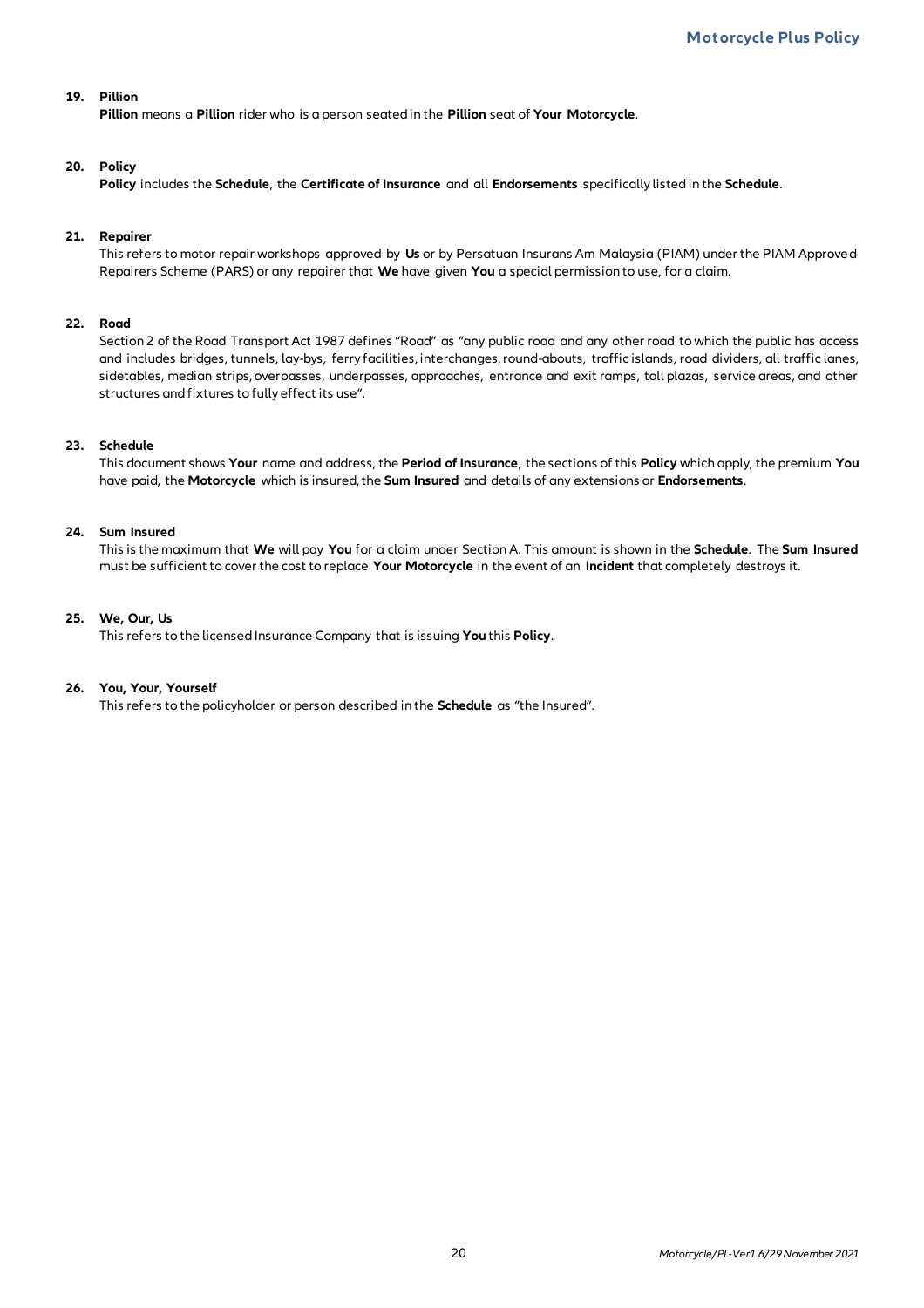#### *Section G: Endorsements – applicable only if the Endorsement number is printed in the Schedule*

*The following is a list of additional terms and conditions (known as Endorsements) that We may impose on You or optional covers available that You may want to add to Your basic Policy by paying additional premium. Note that only Endorsements with their numbers specifically printed in the Schedule shall apply to this Policy.*

#### **Endorsement 3(p): Third Party Only Insurance** *(please see page 2 -"What is Covered?")*

The cover that **You** have chosen for **Your Motorcycle** is limited to 'Third Party' insurance only. This means that **We** will not pay for any loss or damage to **Your Motorcycle**. For that reason Section A is deleted and only Section B coverage has been purchased and is available to **You**.

#### **Endorsement 3(q): Third Party, Fire and Theft Insurance** *(please see page 2 - "What is Covered?")*

The cover that **You** have chosen for **Your Motorcycle** is called 'Third Party, Fire and Theft' insurance. This means that the cover provided to **Your Motorcycle** under Section A is limited to any loss or damage caused by fire, explosion, lightning, burglary, housebreaking or theft only. For that reason all the remaining covers under Section A1a are deleted and Section B coverage has been purchased and is available to **You**.

#### **Endorsement 14: Transfer of Interest**

In consideration of the additional premium that **You** paid **Us** for this endorsement, **We** agree to transfer the interest in this **Policy** on *[state date]* to *[state name of transferee and NRIC no. / Business Registration No.]* of *[state address]* carrying on or engaging in the business or profession of \_\_\_\_\_\_\_\_\_\_\_\_\_\_ whose proposal and declaration dated *[state date]* shall be the basis of this contract.

Subject otherwise to the terms and conditions of this **Policy**.

#### **Endorsement 15: Hire Purchase**

**We** note that **Your Motorcycle** is under a Hire Purchase agreement with the Hire Purchase company named in the **Schedule** as the Owners. **You** unconditionally agree that the payment of any claim under Section A by **Us** by way of a cash payment shall be made to the Owners as long as they remain as the Owner of **Your Motorcycle** at the time of the **Incident**. The receipt from the Owners will fully discharge **Us** from any further claims or liability in respect of such loss or damage. For all other purposes **You** are the principal party under this **Policy** and not an agent or trustee for the Owners and that **You** have not assigned **Your** rights, benefits and claims under this **Policy** to the Owners. **You** cannot assign **Your** rights, benefits and claims under this **Policy** to anybody without **Our** written consent.

#### **Endorsement 15(a): Employer's Loan**

**We** note that **Your Motorcycle** was bought under an Employer's Loan agreement. **You** unconditionally agree that the payment of any claim under Section A by **Us** by way of a cash payment shall be made to the Employer named in the **Schedule** as long as the loan remains outstanding at the time of the **Incident** giving rise to a claim. The receipt from the Employer will fully discharge **Us** from any further claims or liability in respect of the **Incident**.

Other than the above, **Our / Your** rights and liabilities under this **Policy** are not affected.

#### **Endorsement 18: Fleet Rated Risks – Cancellation of 'No Claim Discount'**

By virtue of the benefit of the Fleet Discount received, the No Claim Discount clause of this **Policy** is cancelled.

Subject otherwise to the terms and conditions of this **Policy**.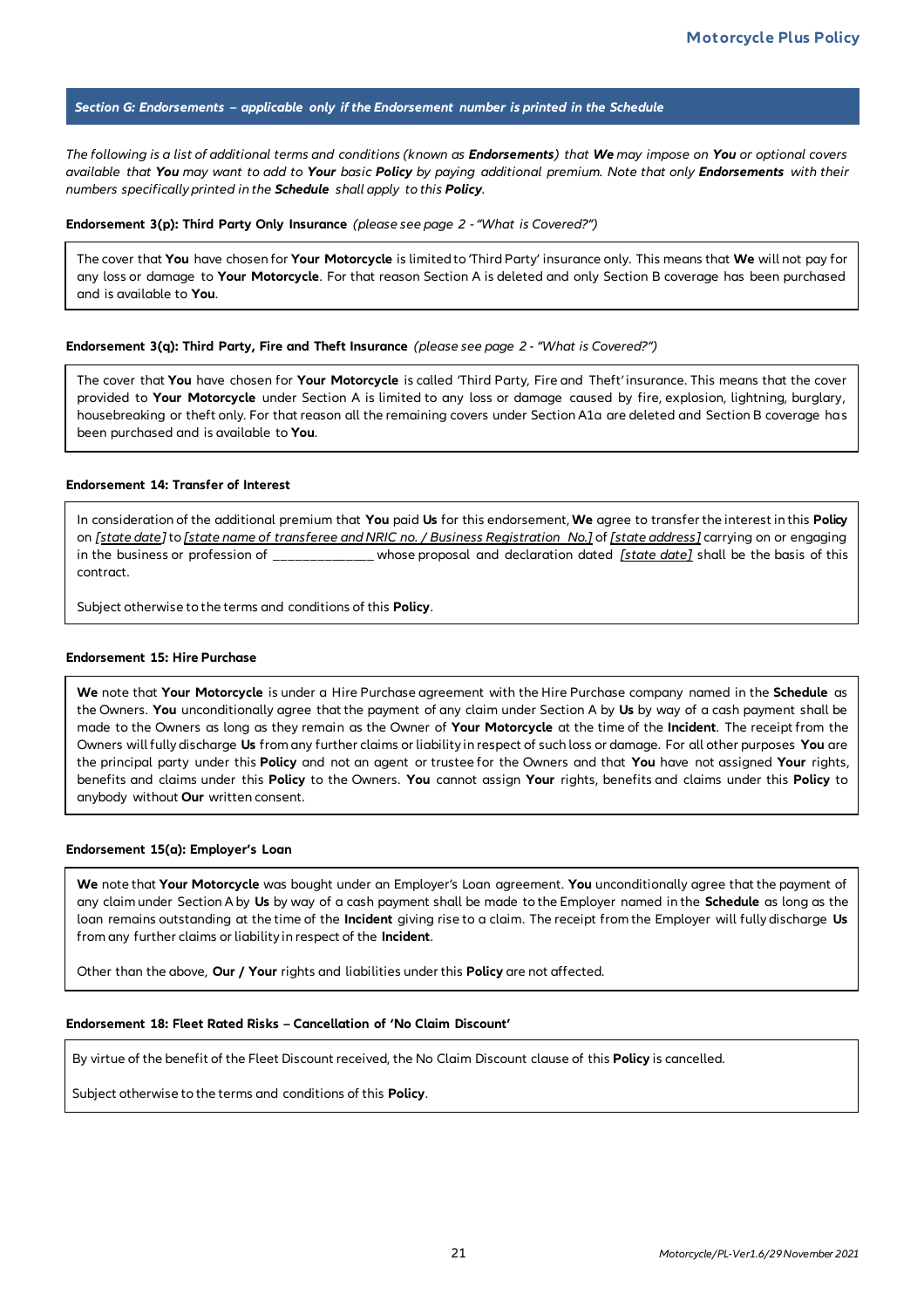#### **Endorsement 24(c): Reliability Trials, Competitions etc.**

In consideration of the additional premium that **You** paid **Us** for this endorsement, **We** agree that the insurance provided under this **Policy** shall cover **Your Motorcycle** while it is being used for *[state either reliability trials, competition]* to be held at *[state place / location]* on *[state date]* organized by *[state name of organizer]* including officially conducted practice for the event.

#### **Endorsement 24(d): Reliability Trials, Competitions etc. (Third Party Cover Only)**

In consideration of the additional premium that **You** paid **Us** for this endorsement, **We** agree that the insurance provided under Section B of this **Policy** shall cover legal liability while **Your Motorcycle** is being used for *[state either reliability trials, competition]* to be held at *[state place / location]* on *[state date]* organized by *[state name of organizer]* including officially conducted practice for the event.

#### **Endorsement 25: Strike, Riot and Civil Commotion**

In consideration of the additional premium that **You** paid **Us** for this endorsement, **We** agree that the insurance provided under Section A of this **Policy** shall cover loss or damage to **Your Motorcycle** caused by:

- a. the wilful act of any striker or locked out worker to further a strike or to resist a lock out;
- b. the act of any person taking part together with others in disturbance of the public peace (whether in connection with a strike or lock out or not); and
- c. the action of any lawfully constituted authority in preventing, suppressing or attempting to prevent or suppress any of these acts or in minimising the consequences of them.

This endorsement does not cover:

- a. civil war, war, invasion or acts of foreign enemy hostilities or warlike operations (whether war is declared or not);
- b. revolution, rebellion or civil disturbance amounting to a popular uprising; and
- c. **Act of Terrorism**.

It also does not cover any loss, damage or liability directly or indirectly, proximately or remotely caused by or contributed to or traceable to or arising out of or in connection with the above stated exceptions.

#### **Endorsement 57: Inclusion of Special Perils**

In consideration of the additional premium that **You** paid **Us** for this endorsement, **We** agree that the insurance provided under Section A of this **Policy** will cover loss or damage to **Your Motorcycle** caused by flood, typhoon, hurricane, storm, tempest, volcanic eruption, earthquake, landslide, landslip, subsidence or sinking of the soil / earth or other convulsions of nature.

#### **Endorsement 87: Agreed Value Clause**

The Agreed Value shown in the **Schedule** is the maximum amount that **We** will pay for **Your Motorcycle**, less any **Excess** (if applicable) if **Your Motorcycle** is stolen or totally destroyed.

**We** and **You** have agreed at the commencement of this **Policy** to use this value as the basis of settlement provided **We** are liable to pay for such loss or destruction under the terms and conditions of this **Policy**. The **Market Value** of **Your Motorcycle** at the time of the loss will not be taken into account.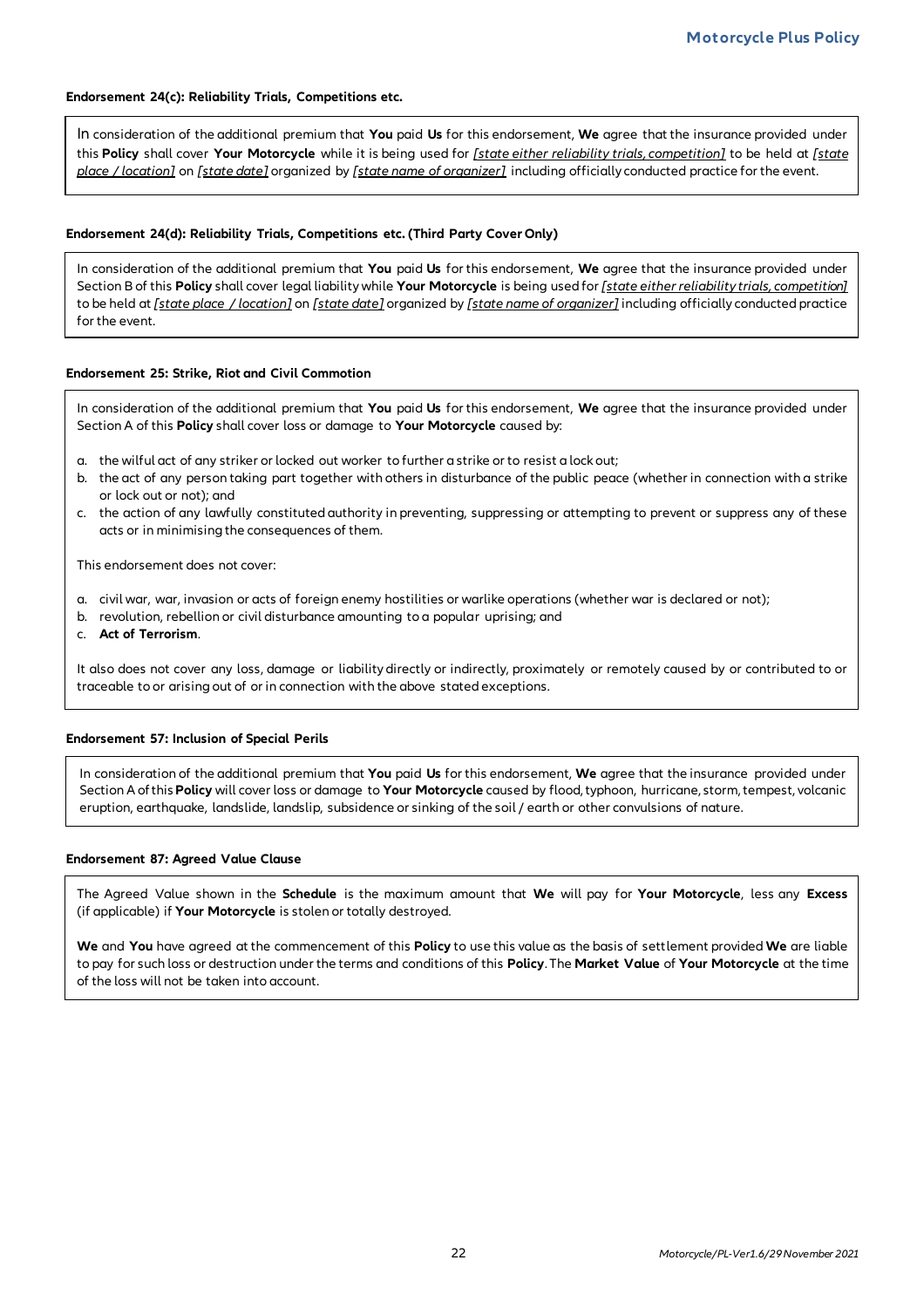#### **Endorsement 95: Leasing Agreement**

**We** note that **Your Motorcycle** is under a Leasing Agreement with the Leasing company named in the **Schedule** as the Lessors. **You** unconditionally agree that the payment of any claim under Section A by **Us** by way of a cash payment shall be made to the Lessors as long as the Leasing Agreement remains valid at the time of the **Incident**. The receipt from the Lessors will fully discharge **Us** from any further claims or liability in respect of such loss or damage. For all other purposes, **You** are the principal party under this **Policy** and not as an agent or trustee for the Lessors and **You** have not assigned **Your** rights, benefits and claims under this **Policy** to the Lessors. **You** cannot assign **Your** rights, benefits and claims under this **Policy** without **Our** written consent.

#### **Endorsement 97: Separate Cover for Accessories fixed to Your Motorcycle**

In consideration of the additional premium that **You** paid **Us** for this endorsement, **We** agree that the insurance provided under Section A of this **Policy** shall cover the non-standard **Accessories** specified in the **Schedule.** The maximum amount that **We** will pay under this endorsement is the amount mentioned in the said **Schedule** under the heading '**Endorsement 97**'.

If **Your** claim is for the **Accessories** only and no other damages, **We** will not deduct any **Excess** and **You** will not lose **Your** No Claim Discount entitlement.

This cover is terminated on the date **Your** claim is settled under this endorsement. To restore this cover **You** must pay the additional premium to **Us** for the renewed cover.

#### **Endorsement 101: Extension of Cover to the Kingdom of Thailand**

In consideration of the additional premium that **You** paid **Us** for this endorsement, **We** agree that the insurance provided under Section A and Section B1a(ii) of this **Policy** shall cover **Your Motorcycle** while it is being used in the Kingdom of Thailand from the time of purchase on [*state date*] to midnight (Malaysian Standard Time) on [*state date*]. The limit of liability that **We** provide under Section B1a(ii) will be up to a maximum of RM100,000 only.

This endorsement does not cover legal liability under Section B1a(i) while **Your Motorcycle** is being used in the Kingdom of Thailand.

#### **Endorsement 102: Extension of Cover to Kalimantan**

In consideration of the payment of additional premium by **You** to **Us,** the geographical area of this **Policy** is extended to include Kalimantan with effect from \_\_\_\_\_\_\_ a.m. / p.m. on *[state date]* to midnight (Malaysian Standard Time) on *[state date]* subject to the limit of liability of RM50,000 under Section B1a(i) and B1a(ii).

Subject otherwise to the terms and conditions of this **Policy**.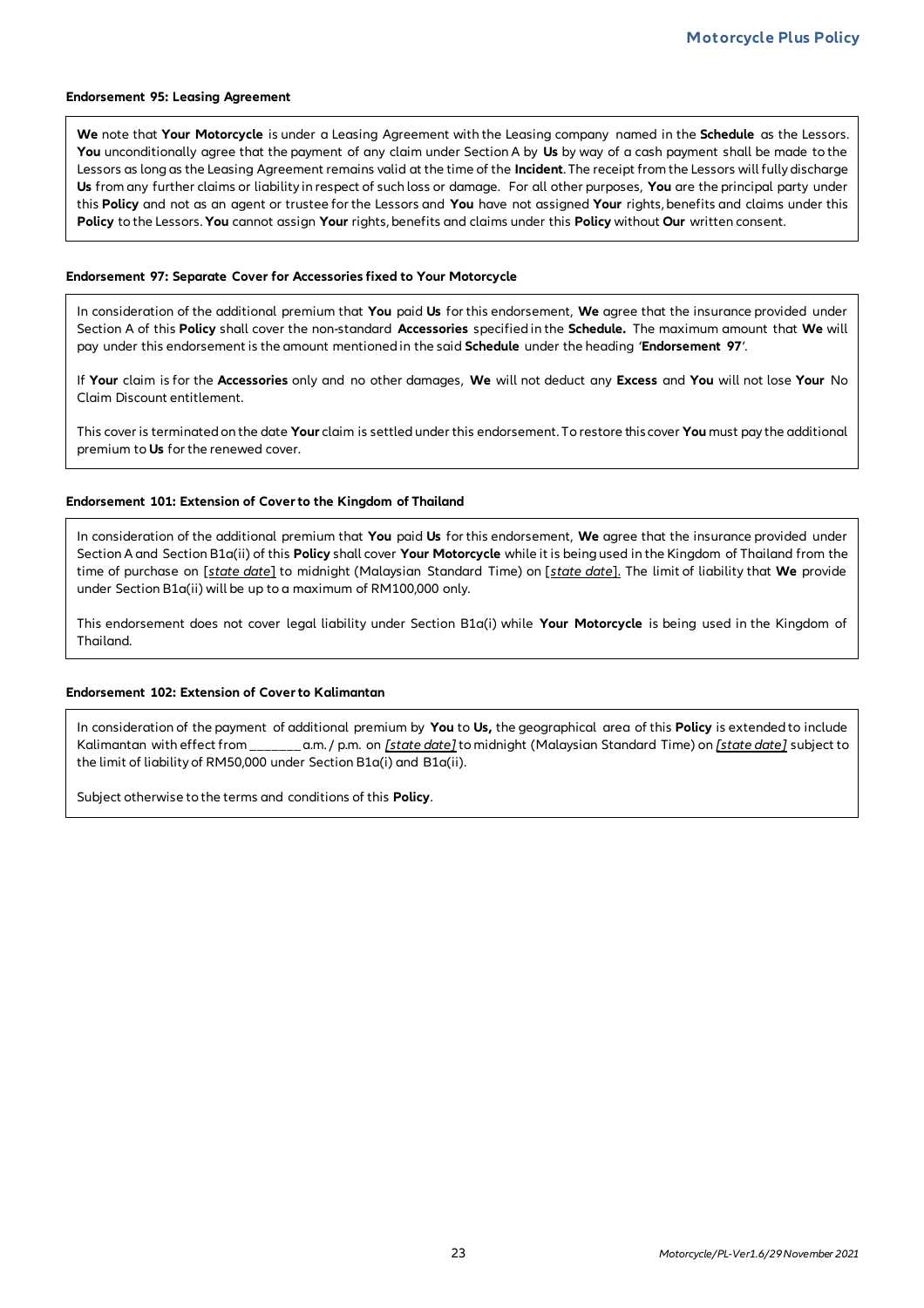#### **Endorsement 108: Legal Liability to Pillion**

In consideration of the additional premium that **You** paid **Us** for this endorsement, **We** shall pay towards **You** or **Your Authorised Rider's** liability to any person being carried upon or getting onto or alighting from **Your Motorcycle** except for:

- a. death or bodily injury to any **Pillion** being carried for hire or reward;
- b. death or bodily injury to any person where such death or injury arises out of and in the course of the employment of such person by **You** or by **Your Authorised Rider**;
- c. damage to property belonging to or in the custody of or control of or held in trust by **You** or **Your Authorised Rider** and / or any member of **Your** or **Your Authorised Rider's Household**;
- d. liability to any person who is a member of **Your** and / or **Your Authorised Rider's Household** who is a **Pillion** on your **Motorcycle** unless he / she is required to be carried on **Your Motorcycle** by reason of or in pursuance of his / her contract of employment with **You** or **Your Authorised Rider** and / or his / her employer;
- e. liability caused by a **Pillion** travelling on or alighting from **Your Motorcycle**;
- f. any claims brought against **You** by any rider of **Your Motorcycle**, whether authorised or not;
- g. death or bodily injury to any person or damage to property caused or arising outside the limits of any carriageway or thoroughfare in connection with the loading onto and unloading from **Your Motorcycle**;
- h. any claims brought against any person in any country in courts outside Malaysia, the Republic of Singapore or Negara Brunei Darussalam; and / or
- i. all legal costs and expenses which are not incurred in or recoverable in Malaysia, the Republic of Singapore and Negara Brunei Darussalam.

#### **Condition of Cover**

If at the time of **Incident** giving rise to a claim under this endorsement, **Your Motorcycle** is carrying **Pillion** in excess of the stated maximum number permitted by law, **Our** liability shall be limited to the number of **Pillion** specified for the vehicle as registered at the Road Transport Department.

If the number of **Pillion** carried at the time of the happening of an **Incident** is more than the maximum number permitted in the vehicle by law, **We** will not pay their claim in full. Any payment **We** make to any claimant under this endorsement will be rateably reduced in the proportion of the legally permitted maximum number of lawful **Pillion** over the actual number of **Pillion**(s) carried, at the time of the **Incident**. The difference between the sum paid by **Us** and the claim to be paid to each **Pillion** claimant shall be borne by **You** or **Your Authorised Rider**.

The proportion **We** pay shall be calculated in accordance with the following formula:

Number of **Pillion** permitted by law Manuel X Total Claim Awarded

Actual number of **Pillion**(s) carried at time of **Incident**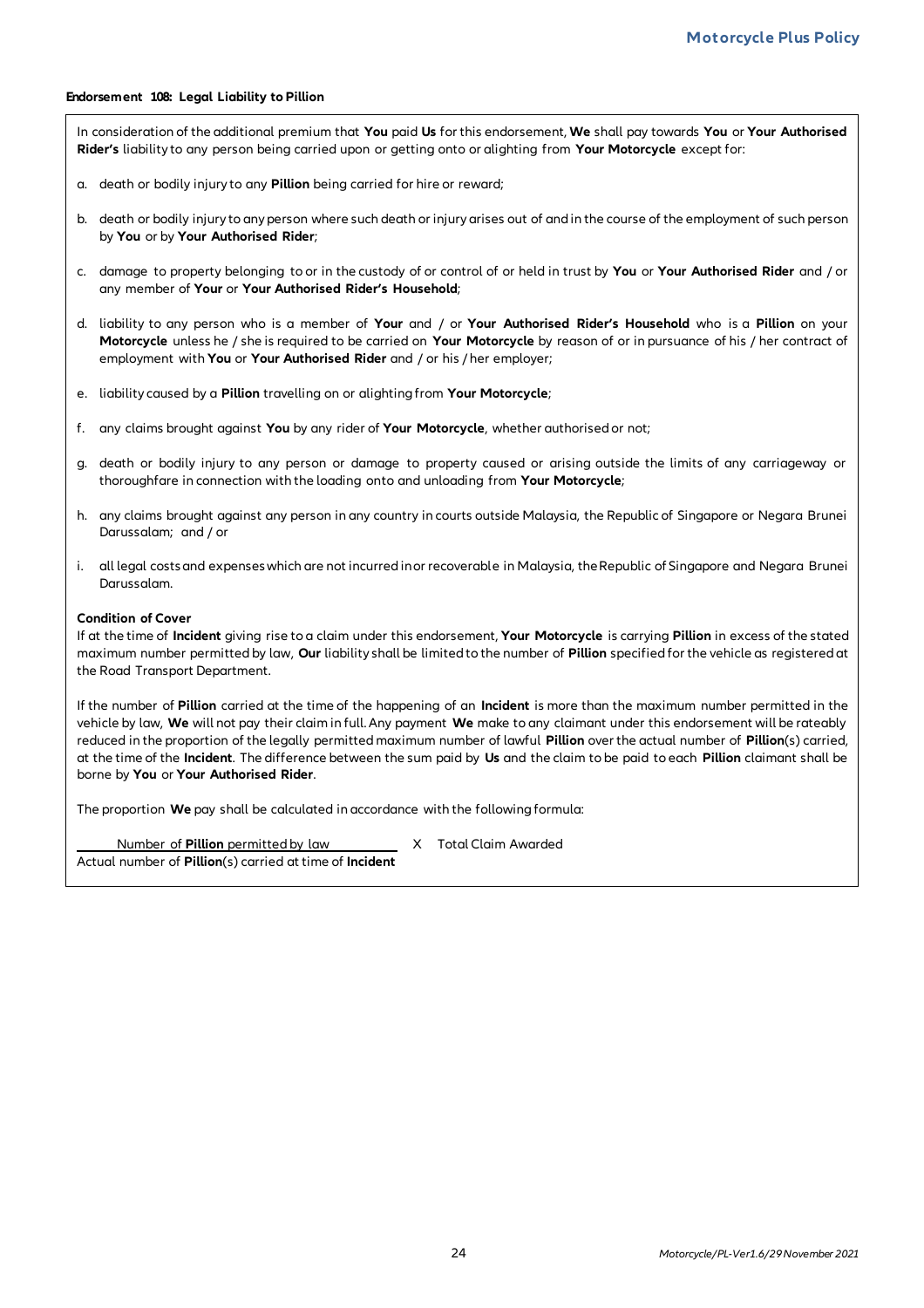#### **Endorsement 109: Extension of Cover for Ferry Transit to and / or from Sabah and the Federal Territory of Labuan**

In consideration of the additional premium that **You** paid **Us** for this endorsement, **We** agree that the insurance provided under Section A of this **Policy** shall cover loss or damage to **Your Motorcycle** when in transit to and / or from Sabah and Federal Territory of Labuan.

**You** must bear the first 1% of the **Sum Insured** or RM500 (whichever is higher) for each and every claim arising out of one transit for every claim payable under this endorsement. **We** have the right to deduct this amount in addition to the **Excess** mentioned in the **Schedule** of this **Policy**.

#### **Endorsement 113: Reference to Motor Vehicle Market Valuation System**

This refers to the motor vehicle **Market Valuation System** approved by Persatuan Insurans Am Malaysia (PIAM) to determine the **Sum Insured** of **Your Motorcycle** at the time **You** purchased / renewed this **Policy** as well as the **Market Value** at the time of the loss.

When a claim is made, the **Market Value** of **Your Motorcycle** would be determined by the (name of motor vehicle **Market Valuation System**) and this value would be accepted as the cost of purchasing a replacement motorcycle of the same make, model and age of **Your Motorcycle** at the time of loss.

If no **Market Value** is available from the (name of motor vehicle **Market Valuation System**) for **Your Motorcycle**, the **Market Value** of the **Motorcycle** would be determined by an **Adjuster** agreed to by both **You** and **Us**.

The valuation done by the (name of motor vehicle **Market Valuation System**) or **Adjuster** will be conclusive evidence in respect of the **Market Value** of **Your Motorcycle** in any legal proceedings against **Us**.

Subject otherwise to the terms and conditions of this **Policy**.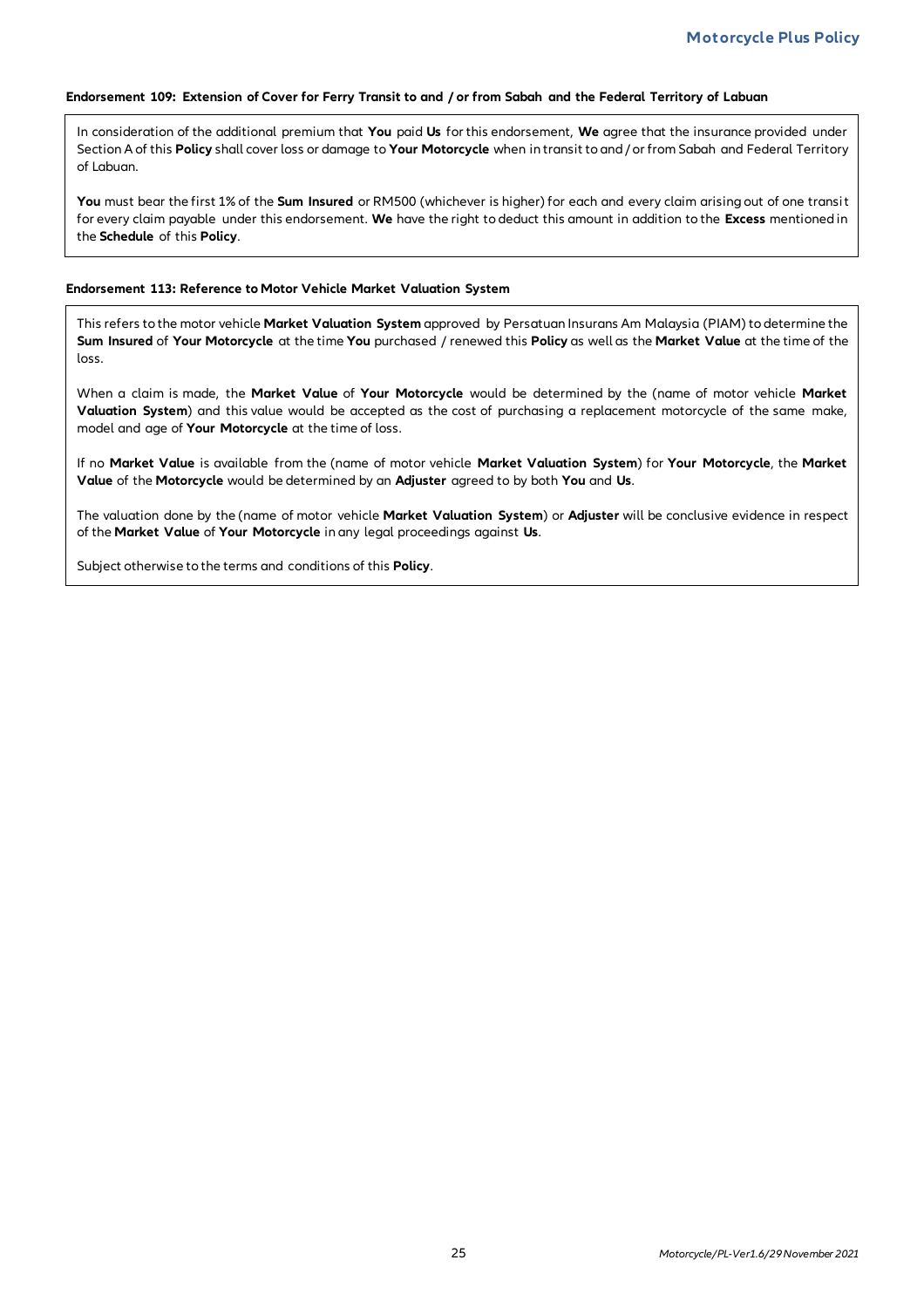#### *Section H: Optional Benefits – applicable only if the benefit with its relevant number is printed in the Schedule*

The following is a list of additional terms and conditions that apply to **You** for the relevant optional benefits**. You** may also choose to add any of the following optional benefits available to this **Policy** by paying additional premium. Note that the benefits with their relevant number specifically printed in the **Schedule** shall apply and shall be subject to the terms and conditions of this **Policy.**

#### **Optional Benefit: Personal Accident Section**

#### **MCPA1: Death/Permanent Disablement - Insured**

For the purpose of this death/permanent disablement benefit, the words "**You** or **Your**" refer to the registered owner of the **Motorcycle**  who is an individual person and not a body corporate**.**

If **You** suffer death or bodily injury solely and directly due to an **Accident** whilst riding on, travelling in, boarding or alighting from **Your Motorcycle**, the appropriate compensation will be paid to **You** for death or permanent disablement as per Table of Benefits below.

For the avoidance of doubt, "**Accident**" shall mean any sudden or unexpected and violent event from the action of an external cause.

| <b>Table of Benefits</b>                                                                       |                                              |  |
|------------------------------------------------------------------------------------------------|----------------------------------------------|--|
| <b>Death/Permanent Disablement</b>                                                             | Compensation<br>(percentage of *Sum Insured) |  |
| Accidental Death                                                                               |                                              |  |
| <b>Permanent Disablement:</b><br>Total paralysis (from the neck down) or permanently bedridden |                                              |  |
| Loss of one or both hands                                                                      | 100%                                         |  |
| Loss of one or both feet                                                                       |                                              |  |
| Loss of sight of one or both eyes                                                              |                                              |  |

Permanent total loss of use of a part of a body shall be treated as a loss of the part of the body Loss of sight of eyes means the entire and irrecoverable loss of sight *\*Sum Insured refers to the amount specified in the Schedule under the heading of MCPA1*

The death or bodily injury must have occurred within one hundred and eighty (180) days of the **Accident**, independent of any other cause.

Once one hundred percent (100%) of the Sum Insured under the Table of Benefits is paid, **We** have no further liability to **You** and this benefit shall immediately cease to be in force.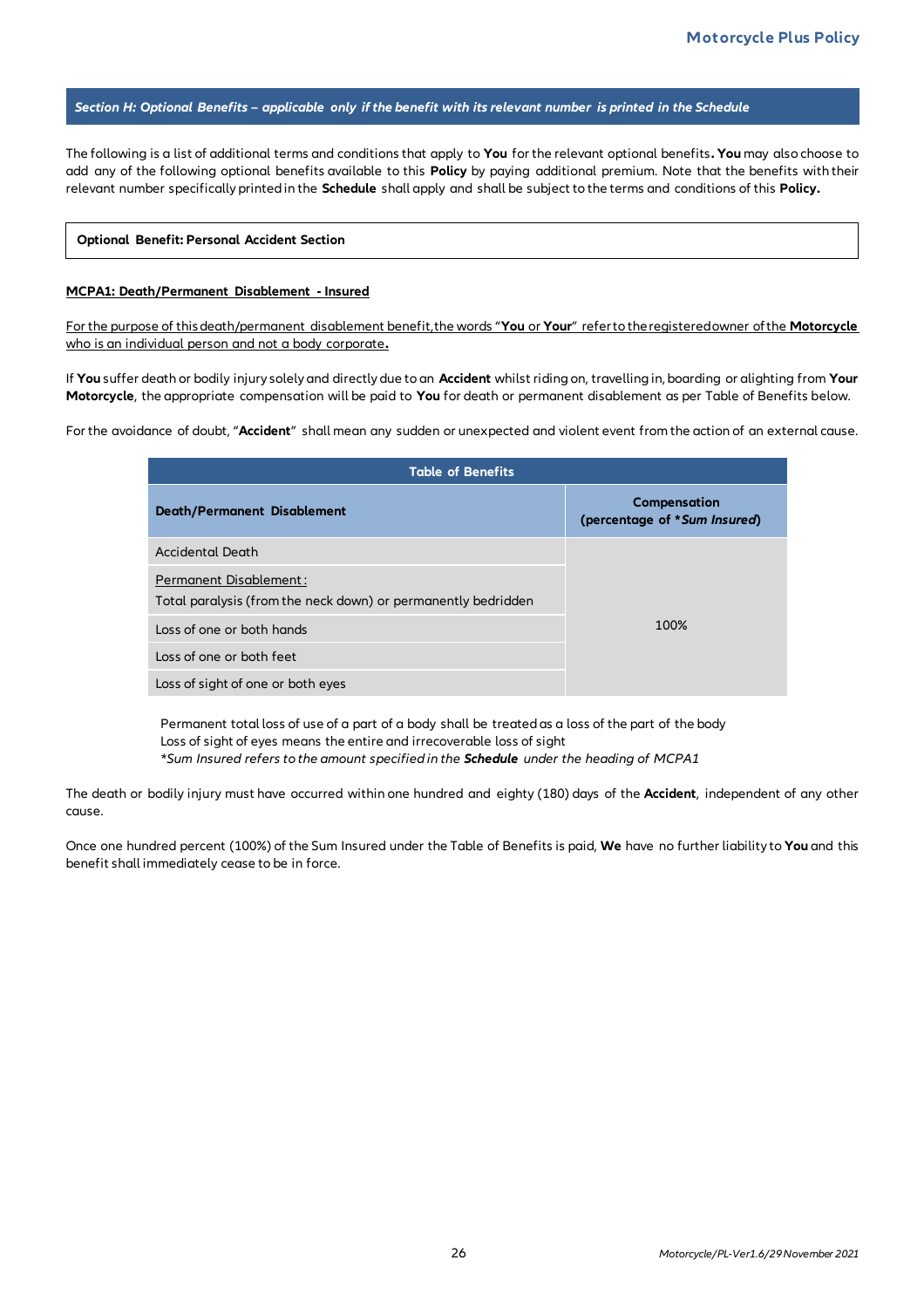#### **MCPA1-1: Death/Permanent Disablement - Insured/Authorised Rider**

For the purpose of this death/permanent disablement benefit, the words "**You** or **Your**" refer to the registered owner of the **Motorcycle** who is an individual person and not a body corporate**.**

If **You** suffer death or bodily injury solely and directly due to an **Accident** whilst riding on, travelling in, boarding or alighting from **Your Motorcycle**, the appropriate compensation will be paid to **You** for death or permanent disablement as per Table of Benefits below.

For the avoidance of doubt, "**Accident**" shall mean any sudden or unexpected and violent event from the action of an external cause.

| <b>Table of Benefits</b>                                      |                                              |  |
|---------------------------------------------------------------|----------------------------------------------|--|
| <b>Death/Permanent Disablement</b>                            | Compensation<br>(percentage of *Sum Insured) |  |
| Accidental Death                                              |                                              |  |
| Permanent Disablement:                                        |                                              |  |
| Total paralysis (from the neck down) or permanently bedridden |                                              |  |
| Loss of one or both hands                                     | 100%                                         |  |
| Loss of one or both feet                                      |                                              |  |
| Loss of sight of one or both eyes                             |                                              |  |

Permanent total loss of use of a part of a body shall be treated as a loss of the part of the body Loss of sight of eyes means the entire and irrecoverable loss of sight *\*Sum Insured refers to the amount specified in the Schedule under the heading of MCPA1-1*

With additional premium paid for all rider extension, if:

- **Your Authorised Rider** suffers death or bodily injury solely and directly due to an **Accident** whilst riding on, boarding or alighting from and/or not seated as a **Pillion** rider on **Your Motorcycle**, the appropriate compensation for death or permanent disablement as per Table of Benefits above will be paid to **Your Authorised Rider**; or
- **You** and **Your Authorised Rider** both suffer either death or bodily injury solely and directly due to an **Accident** whilst **Your Authorised Rider** was riding on, boarding or alighting from **Your Motorcycle** and **You** were boarding, alighting from or travelling in as a **Pillion** rider on **Your Motorcycle**, the appropriate compensation for death or permanent disablement as per Table of Benefits above will be shared equally and paid to both, **You** and to **Your Authorised Rider**.

The death or bodily injury must have occurred within one hundred and eighty (180) days of the **Accident**, independent of any other cause.

Once one hundred percent (100%) of the Sum Insured under the Table of Benefits is paid to **You** and/or **Your Authorised Rider**, as the case may be, **We** have no further liability to **You** and/or **Your Authorised Rider** and this benefit shall immediately cease to be in force.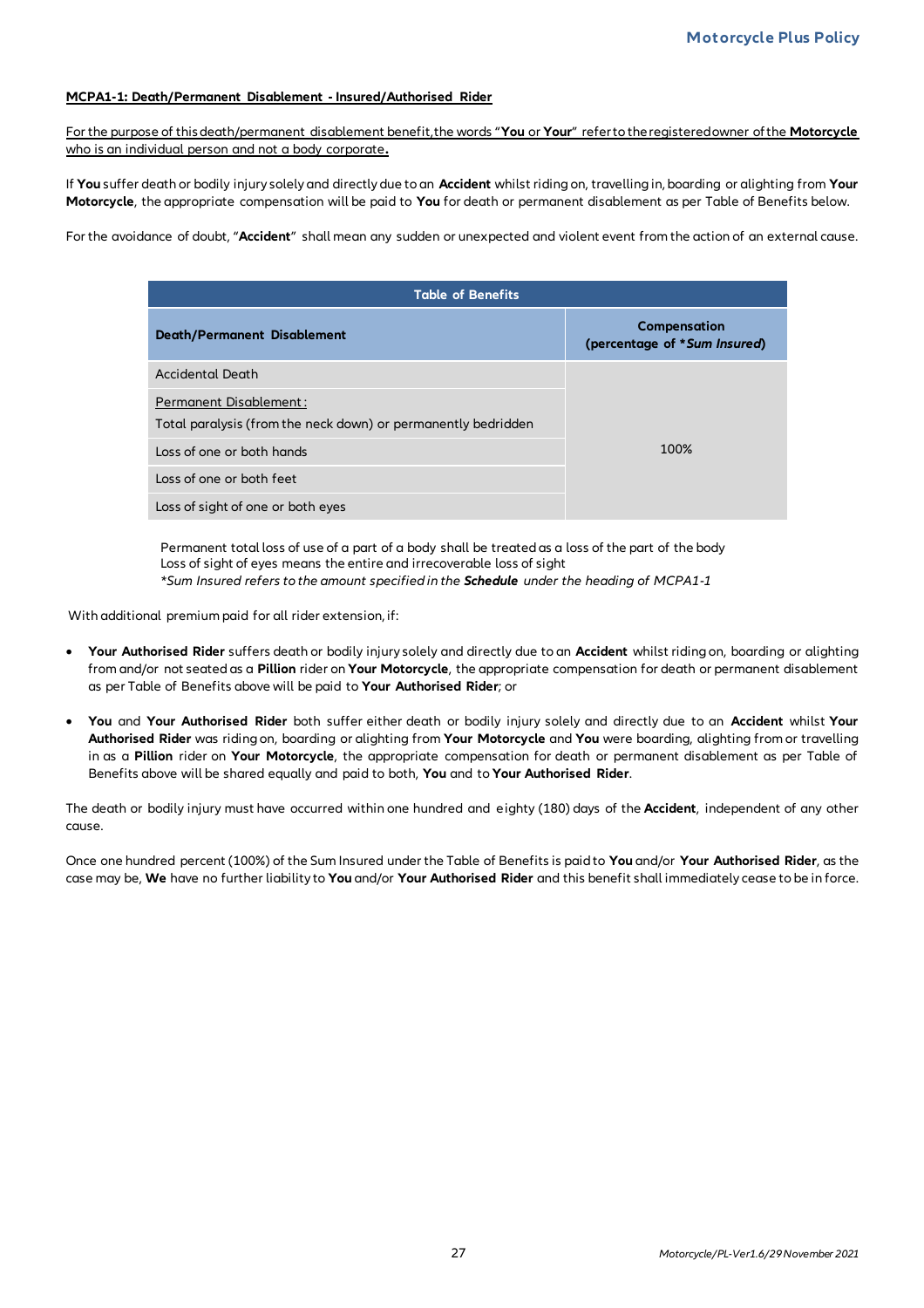#### **MCPA1-2: Death/Permanent Disablement - Pillion Rider**

For the purpose of this death/permanent disablement benefit, the words "**You** or **Your**" refer to the registered owner of the **Motorcycle** who is an individual person and not a body corporate.

If **Your Pillion** rider suffers death or bodily injury solely and directly due to an **Accident** whilst travelling on, boarding or alighting from **Your Motorcycle**, the appropriate compensation will be paid to **Your Pillion** rider for death or permanent disablement as per Table of Benefits below.

For the avoidance of doubt, "**Accident**" shall mean any sudden or unexpected and violent event from the action of an external cause.

| <b>Table of Benefits</b>                                      |                                              |  |  |
|---------------------------------------------------------------|----------------------------------------------|--|--|
| <b>Death/Permanent Disablement</b>                            | Compensation<br>(percentage of *Sum Insured) |  |  |
| Accidental Death                                              |                                              |  |  |
| Permanent Disablement:                                        |                                              |  |  |
| Total paralysis (from the neck down) or permanently bedridden |                                              |  |  |
| Loss of one or both hands                                     | 100%                                         |  |  |
| Loss of one or both feet                                      |                                              |  |  |
| Loss of sight of one or both eyes                             |                                              |  |  |

Permanent total loss of use of a part of a body shall be treated as a loss of the part of the body Loss of sight of eyes means the entire and irrecoverable loss of sight \*Sum Insured refers to the amount specified in the **Schedule** under the heading of MCPA1-2

The death or bodily injury must have occurred within one hundred and eighty (180) days of the **Accident**, independent of any other cause.

Once one hundred percent (100%) of the Sum Insured under the Table of Benefits is paid to **Your Pillion** rider, **We** have no further liability to **Your Pillion** rider and this benefit shall immediately cease to be in force.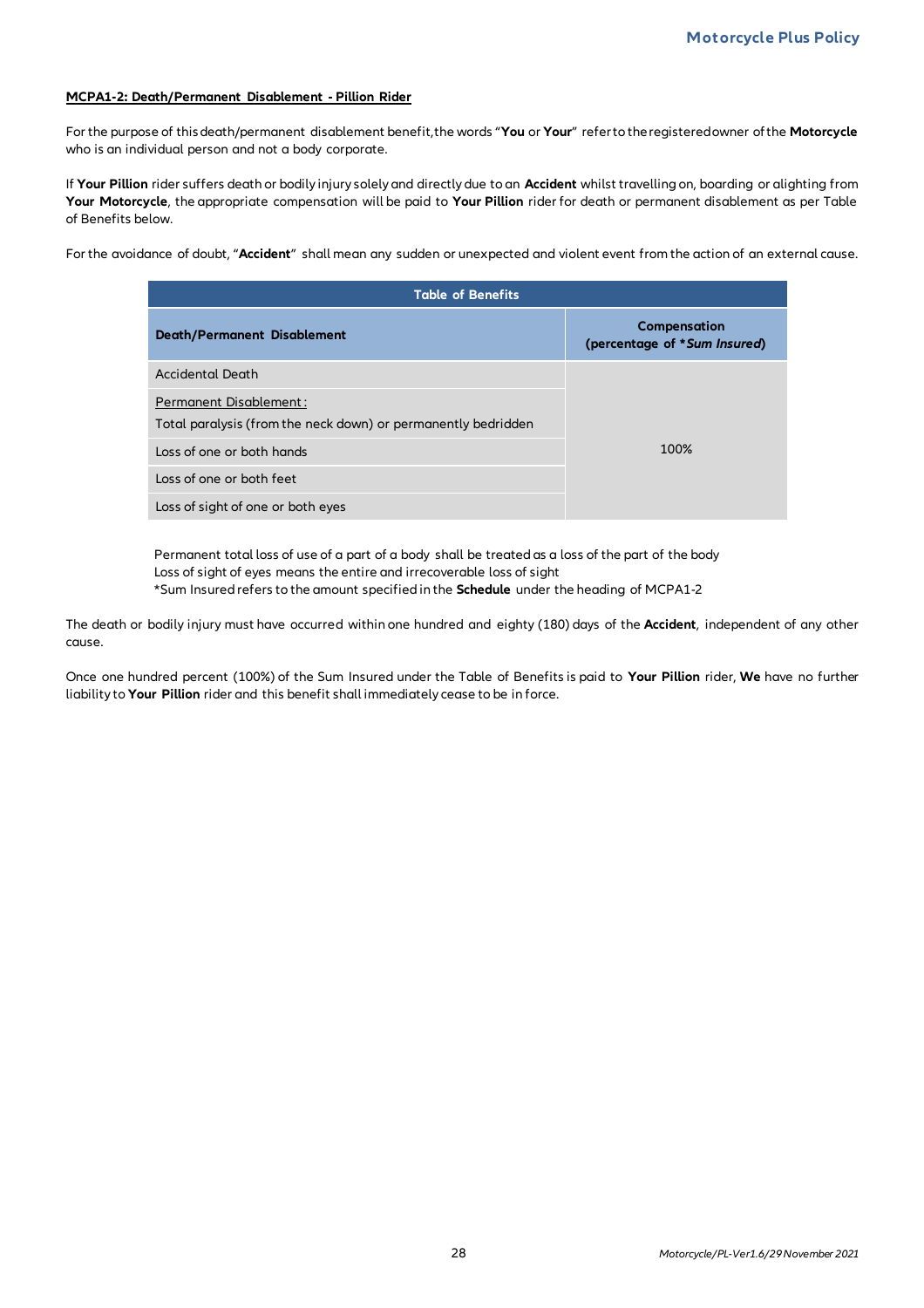#### **MCPA1-3: Death/Permanent Disablement – Authorised Rider**

For the purpose of this death/permanent disablement benefit, the words "**You** or **Your**" refer to the registered owner of the **Motorcycle** who is an individual person and not a body corporate.

If **Your Authorised Rider** suffers death or bodily injury solely and directly due to an **Accident** whilst riding on, boarding or alighting from **Your Motorcycle**, the appropriate compensation will be paid to **Your Authorised Rider** for death or permanent disablement as per Table of Benefits below.

For the avoidance of doubt, "**Accident**" shall mean any sudden or unexpected and violent event from the action of an external cause.

| <b>Table of Benefits</b>                                      |                                              |  |  |
|---------------------------------------------------------------|----------------------------------------------|--|--|
| <b>Death/Permanent Disablement</b>                            | Compensation<br>(percentage of *Sum Insured) |  |  |
| <b>Accidental Death</b>                                       |                                              |  |  |
| <b>Permanent Disablement:</b>                                 |                                              |  |  |
| Total paralysis (from the neck down) or permanently bedridden |                                              |  |  |
| Loss of one or both hands                                     | 100%                                         |  |  |
| Loss of one or both feet                                      |                                              |  |  |
| Loss of sight of one or both eyes                             |                                              |  |  |

Permanent total loss of use of a part of a body shall be treated as a loss of the part of the body Loss of sight of eyes means the entire and irrecoverable loss of sight \*Sum Insured refers to the amount specified in the **Schedule** under the heading of MCPA1-3

The death or bodily injury must have occurred within one hundred and eighty (180) days of the **Accident**, independent of any other cause.

Once one hundred percent (100%) of the Sum Insured under the Table of Benefits is paid to **Your Authorised Rider**, **We** have no further liability to **Your Authorised Rider** and this benefit shall immediately cease to be in force.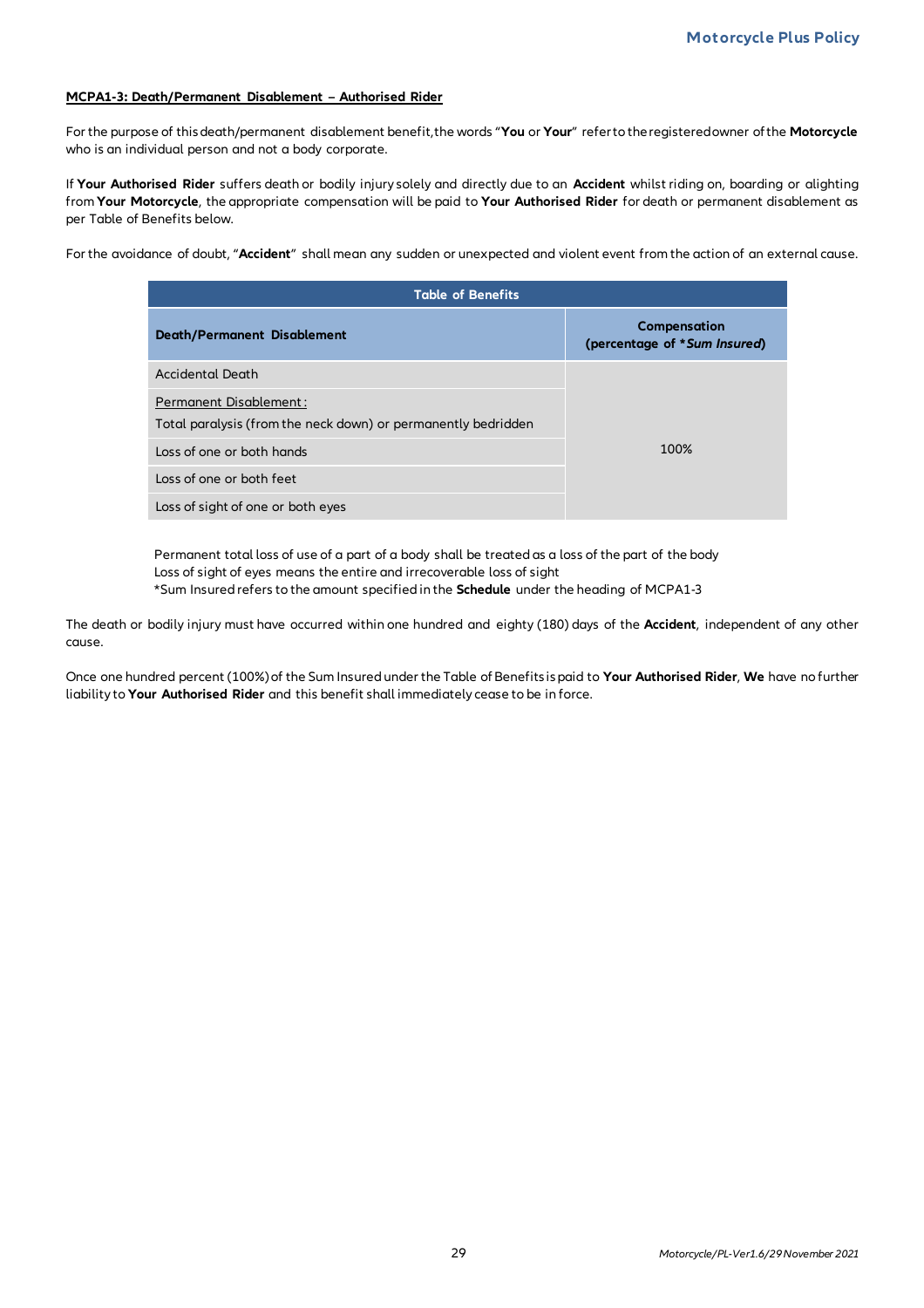#### **MCPA2: Hospital Income - Insured**

**We** will pay **You** the amount as specified in the **Schedule** for each day of hospitalisation for injuries sustained as a result of the **Accident** to **Your Motorcycle**.

For the avoidance of doubt, "**Accident**" shall mean any sudden or unexpected and violent event from the action of an external cause.

This payment is payable only if **You** are hospitalised for more than twenty four (24) hours and within twenty (20) days from the date of the **Accident** to **Your Motorcycle** up to a maximum of sixty (60) days for any one **Accident**. Successive periods of hospital confinement, due to the same cause, shall be considered as one **Accident**.

Hospital shall mean any lawfully operating public or private hospital/medical centre which provides room and board and twenty four (24) hours nursing services.

#### **MCPA2-1: Hospital Income - Authorised Rider**

**We** will pay **Your Authorised Rider** the amount as specified in the **Schedule** for each day of hospitalisation for injuries sustained as a result of the **Accident** to **Your Motorcycle**.

For the avoidance of doubt, "**Accident**" shall mean any sudden or unexpected and violent event from the action of an external cause.

This payment is payable only if **Your Authorised Rider** is hospitalised for more than twenty four (24) hours and within twenty (20) days from the date of the **Accident** to **Your Motorcycle** up to a maximum of sixty (60) days for any one **Accident**. Successive periods of hospital confinement, due to the same cause, shall be considered as one **Accident**.

Hospital shall mean any lawfully operating public or private hospital/medical centre which provides room and board and twenty four (24) hours nursing services.

#### **MCPA2-2: Hospital Income - Pillion Rider**

**We** will pay **Your Pillion** rider the amount as specified in the Schedule for each day of hospitalisation for injuries sustained as a result of the **Accident** to **Your Motorcycle**.

For the avoidance of doubt, "**Accident**" shall mean any sudden or unexpected and violent event from the action of an external cause.

This payment is payable only if **Your Pillion** rider is hospitalised for more than twenty-four (24) hours and within twenty (20) days from the date of the **Accident** to **Your Motorcycle** up to a maximum of sixty (60) days for any one **Accident**. Successive periods of hospital confinement, due to the same cause, shall be considered as one **Accident**.

Hospital shall mean any lawfully operating public or private hospital/medical centre which provides room and board and twenty-four (24) hours nursing services

#### **Exceptions (These exceptions are in addition to Section D: General Exceptions):**

**We** do not provide coverage under the following circumstances:

- 1. Loss caused directly or indirectly, wholly or partly by:
	- (a) bacterial infections (except pyogenic infections which shall occur through an accidental cut or wound); and
	- (b) any kind of illness or disease;
- 2. Insanity, suicide or attempted suicide (whether sane or insane), self-injury or willful exposure to peril (other than in an attempt to save human life) or the committing of any criminal acts;
- 3. Childbirth, miscarriage, pregnancy or any complications thereof unless caused solely and directly by the **Accident**;
- 4. Any pre-existing conditions or physical defect or infirmity, fits of any kind;
- 5. Death or disablement directly or indirectly arising out of or consequent upon or contributed to by Acquired Immune Deficiency Syndrome (AIDS) or AIDS Related Complex (ARC) or Human Immunodefiency Virus (HIV) infection howsoever this syndrome has been acquired or may be named;
- 6. While **Your Motorcycle** is used as an unlicensed common carrier;
- 7. While participating in a brawl or strike, riot, civil commotion or demonstration;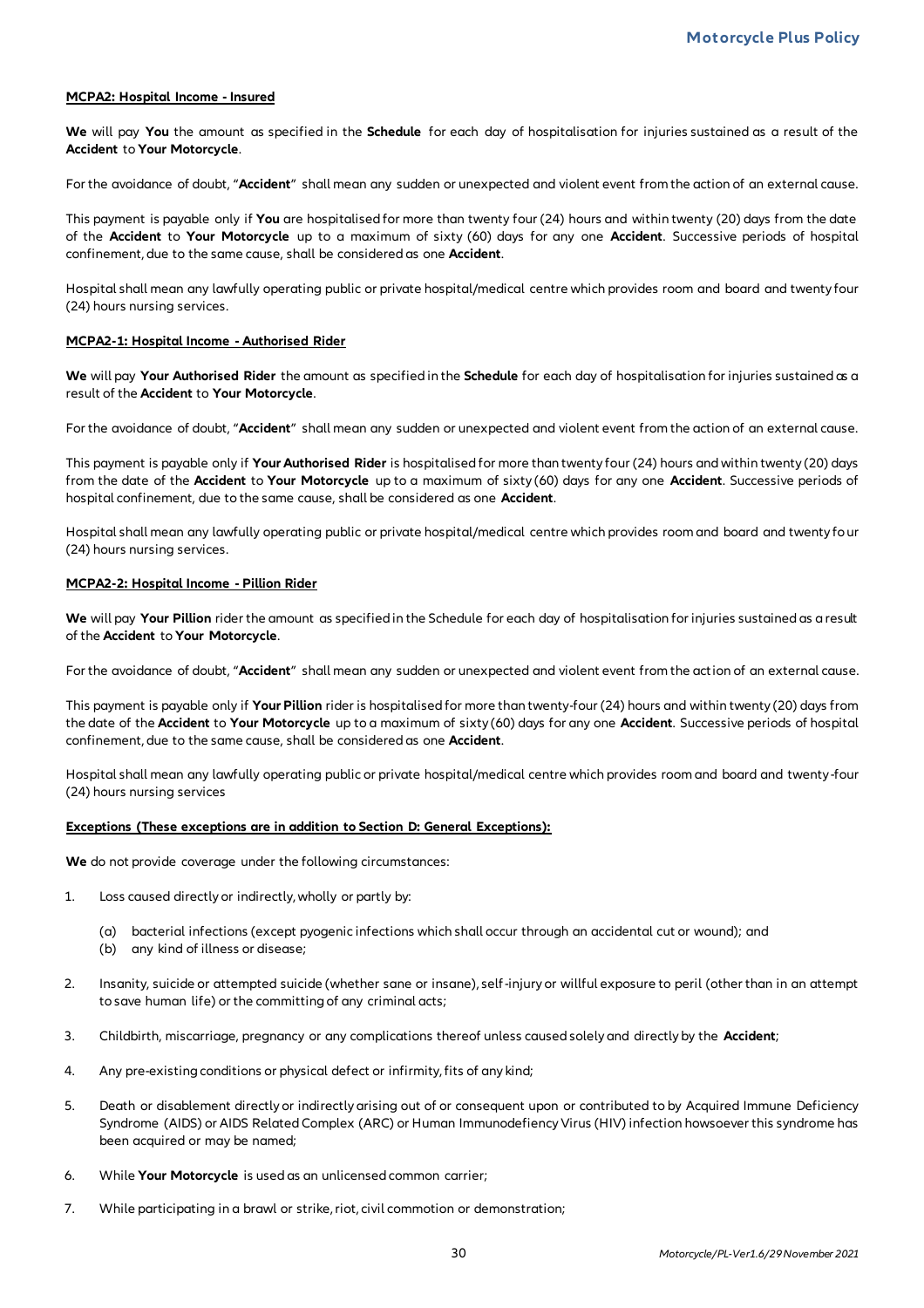- 8. Loss occasioned by martial law or state or siege or any or the events or causes which determine the proclamation or maintenance of martial law or state of siege, seizure, quarantine, or customs regulations or nationalisation by or under the order of an y government or public or local authority;
- 9. War, invasion, act of foreign enemy, hostilities (whether war be declared or not), civil war, rebellion, revolution, insurrec tion, military or usurped power, mutiny, popular uprising, strike, riot or civil commotion;
- 10. Injuries or death occasioned while the motorcycle is used for hire, any form of racing, road rally, pace -making, speed testing or reliability trials;
- 11. Provoked murder or assault;
- 12. Ionisation, radiation, or contamination by radioactivity, nuclear weapons material;
- 13. While **You**, **Your Authorised Rider** or **Pillion** rider, as the case may be, are participating in any professional sports; and
- 14. Where death or injury is sustained by a **Pillion** rider below the age of fifteen (15) days and above the age of eighty (80) years.

#### **Special Conditions (These Special Conditions are in addition to Section E: Conditions):**

The following is a list of additional terms and conditions that **We** may apply to **You** and/or **Your Authorised Rider** and/or **Your Pillion**  rider, as the case may be:

- 1. All benefits payable shall be made in Malaysian Ringgit (RM).
- 2. Upon the happening of an **Accident** which is likely to give rise to a claim, a notice shall be given to **Us** within fourteen (14) days of the **Accident,** with full particulars of the **Accident** and injuries.
- 3. Proper medical or surgical advice must be procured as soon as possible on any injuries sustained as a result of the **Accident**.
- 4. Provide to **Us** all information and evidence as may be required by **Us** for claims at **Your** expense. However if medical examination is required by **Us**, it shall be at **Our** expense. In the event of death, notice shall, when practicable, be given to **Us** before interment or cremation stating the time and place of any inquest appointed. If **We** require any post-mortem examination, it shall be at **Our** expense.
- 5. In the event of **Your** and/or **Your Authorised Rider**'s and/or **Your Pillion** rider's death, **We** will pay the relevant benefit to **Your** and/or **Your Authorised Rider**'s and/or **Your Pillion** rider's legal representative, respectively. Any receipt or discharge which **You** or **Your** legal personal representative and/or **Your Authorised Rider** or **Your Pillion** rider or their respective legal representatives, as the case may be, may grant to **Us** for any capital sum or compensation under this Personal Accident Section, shall be deemed a final and complete discharge of all **Our** liabilities in respect of any and every injury or contingency (including death) resulting to **You** and/or **Your Authorised Rider** and/or **Your Pillion** rider, as the case may be, in consequence of the **Accident** whether resulting before or after the date of such receipt or discharge.
- 6. This personal accident section shall cease to be in force upon the earlier occurrence of any of the f ollowing:
	- (a) at midnight (standard Malaysian time) on the last day of the **Period of Insurance**;
	- (b) **Your** death; or
	- (c) payment of one hundred percent (100%) of the benefit under Death/Permanent Disablement to **You** and/or **Your Authorised Rider** and/or **Your Pillion** rider.
- 7. **Pillion** riders aged fifteen (15) days to fifteen (15) years are only entitled to fifty percent (50%) of the amount of all the benefits payable to them as provided herein.
- 8. In the event that the actual number of **Pillion** rider(s) exceeds the number stated in the **Schedule** of the **Policy**, **Our** Limit of Liability per person will be reduced by the ratio of the actual number of **Pillion** rider(s) to that of the number of **Pillion** rider(s) declared. This limitation shall not apply to **You** and/or the **Authorised Rider**.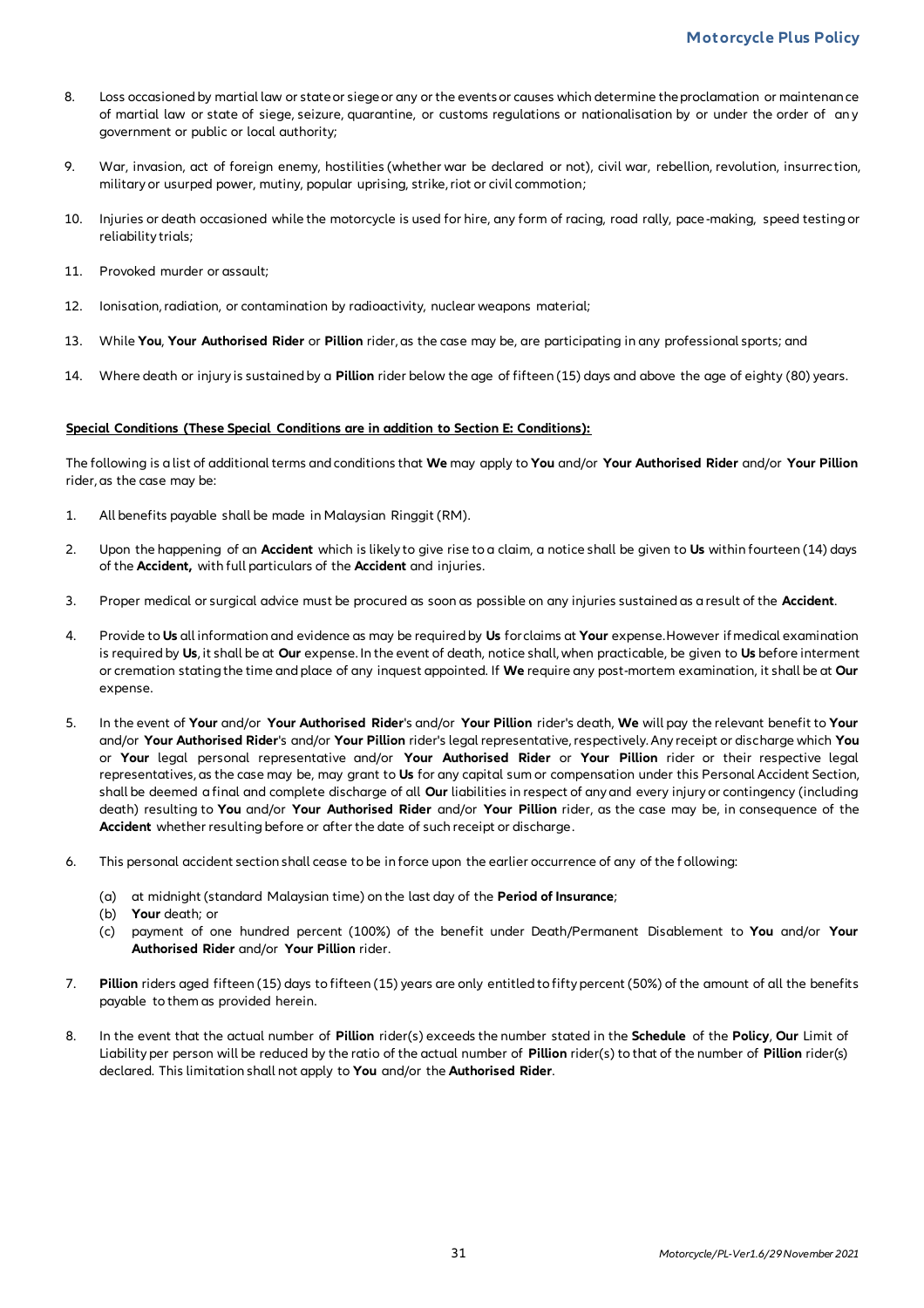#### **Lodging of Complaints**

We are committed to maintaining high levels of service, honesty, integrity and trustworthiness. If you have any reason to be dissatisfied with any of our products or services, we would like to hear from you. Your feedback is very important to us as we are always looking for ways to improve and serve you better.

To provide us with your feedback, you may contact us via the following channels:

#### **Write to**:

Customer Feedback Center, Allianz Arena, Ground Floor Block 2A, Plaza Sentral, Jalan Stesen Sentral 5, Kuala Lumpur Sentral, 50470 Kuala Lumpur.

1 300 22 5542 <br> **4** 1300 22 5542 <br> **4** O Allianz Malaysia <br> **8** customer.service@allianz.com.my <br>
allianz.com.my

#### **Avenues to Seek Redress**

You may submit your complaint to the Ombudsman for Financial Services (OFS) if you are not satisfied with our final response or decision, in the event that your complaint is within the scope of the OFS as well as the following monetary thresholds:

(1) Insurance claims not exceeding RM250,000.00; and

(2) Motor third party property damage claims not exceeding RM10,000.00.

#### **The OFS can be contacted at the following address:**

Ombudsman for Financial Services, Level 14, Main Block, Menara Takaful Malaysia, No 4, Jalan Sultan Sulaiman, 50000 Kuala Lumpur. .

**4** 03 2272 2811 **de** 03 2272 1577 **e** enquiry@ofs.org.my **e** www.ofs.org.my

If your complaint does not fall within the purview of the OFS, you may refer your complaint to Laman Informasi Nasihat dan Khidmat (LINK) of Bank Negara Malaysia (BNM) at the following address:

#### **Write to (BNMTELELINK):**

Pengarah, LINK & Pejabat BNM, Bank Negara Malaysia, P.O. Box 10922, 50929 Kuala Lumpur.

#### **Walk-in (BNMLINK):**

Ground Floor, Block D, Bank Negara Malaysia, Jalan Dato' Onn, 50480 Kuala Lumpur.

 $\bigcup$  1 300 88 5465  $\bigoplus$  03 2174 1515  $\bigotimes$  bnmtelelink@bnm.gov.my  $\bigoplus$  www.bnm.gov.my

You may check with our Customer Feedback Center on the types of complaints handled by the OFS or BNM before submitting your complaint.